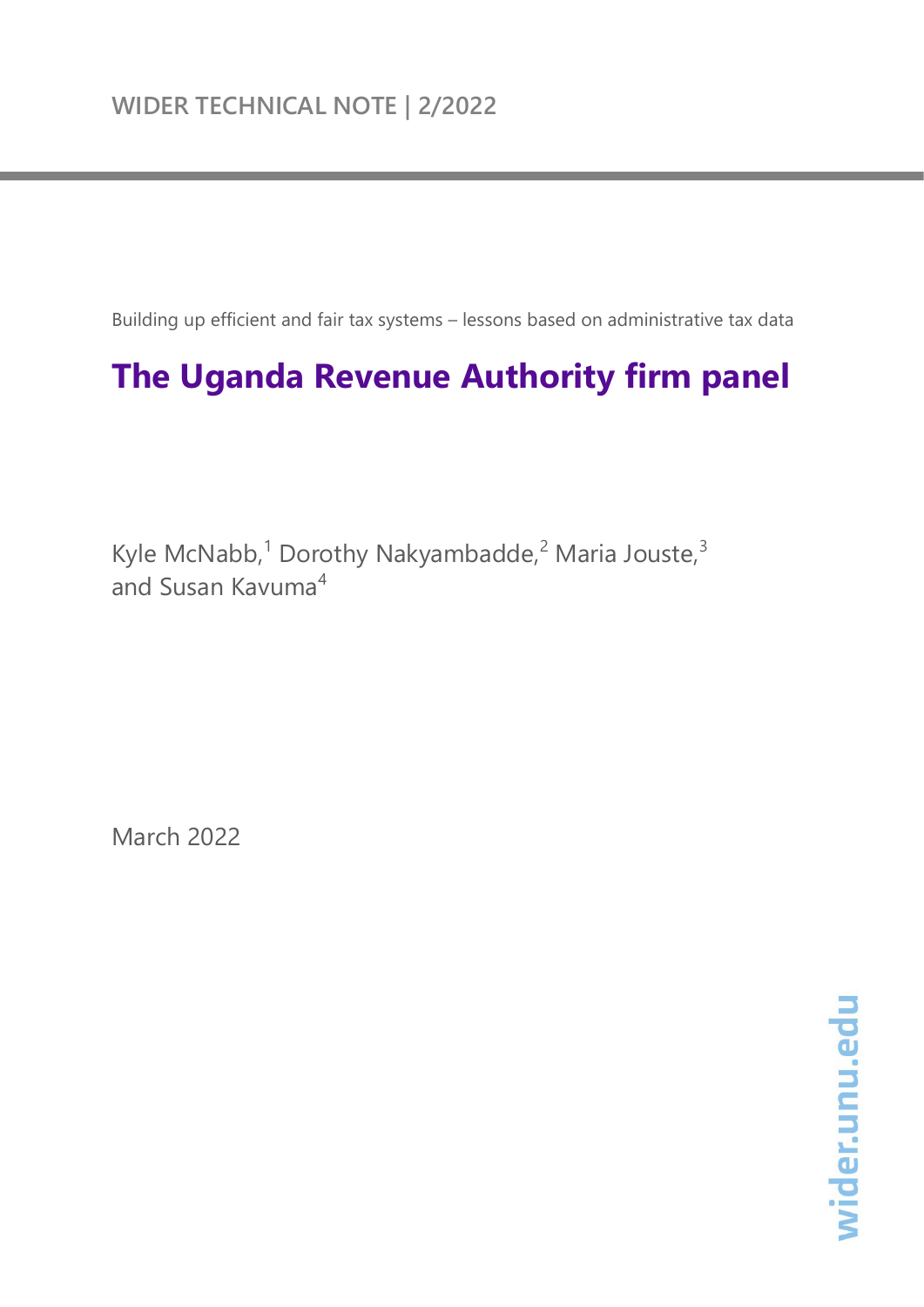**Abstract:** This technical note describes the Uganda Revenue Authority (URA) firm panel, which is constructed from administrative corporate income tax (CIT) returns and firm registration data for the financial years 2013/14–2019/20. The panel dataset contains over 300 variables, which allow the user to study, for example, firms' balance sheets, debt structure, capital investments, and tax liabilities. This represents the richest data source available for studying the behaviour of Ugandan firms. It is structured so as to follow the order of the URA's Non-Individual Income Tax Return form, and this note allows the user to trace variables to their location in the form. This note describes the variable content of the data, the process of constructing the dataset and documents how various challenges were tackled, including the anonymization and cleaning process. We present some summary statistics of firms captured within the dataset.

**Key words:** administrative tax data, corporate income tax, Uganda

#### **JEL classification:** H25, O23, O55

**Acknowledgements:** We are grateful to participants at the December 2021 UNU-WIDER workin-progress workshop for useful comments.

This study has been prepared within the UNU-WIDER projec[t Building up efficient and fair tax systems –](https://www.wider.unu.edu/node/236947) lessons based on [administrative tax data,](https://www.wider.unu.edu/node/236947) which is part of the [Domestic Revenue Mobilization](https://www.wider.unu.edu/node/237587) programme. The programme is financed through specific contributions by the Norwegian Agency for Development Cooperation (Norad).

Copyright © UNU-WIDER 2022

UNU-WIDER employs a fair use policy for reasonable reproduction of UNU-WIDER copyrighted content—such as the reproduction of a table or a figure, and/or text not exceeding 400 words—with due acknowledgement of the original source, without requiring explicit permission from the copyright holder.

Information and requests: publications@wider.unu.edu

<https://doi.org/10.35188/UNU-WIDER/WTN/2022-2>

#### **United Nations University World Institute for Development Economics Research**



Katajanokanlaituri 6 B, 00160 Helsinki, Finland

The United Nations University World Institute for Development Economics Research provides economic analysis and policy advice with the aim of promoting sustainable and equitable development. The Institute began operations in 1985 in Helsinki, Finland, as the first research and training centre of the United Nations University. Today it is a unique blend of think tank, research institute, and UN agency—providing a range of services from policy advice to governments as well as freely available original research.

The Institute is funded through income from an endowment fund with additional contributions to its work programme from Finland, Sweden, and the United Kingdom as well as earmarked contributions for specific projects from a variety of donors.

The views expressed in this paper are those of the author(s), and do not necessarily reflect the views of the Institute or the United Nations University, nor the programme/project donors.

<sup>1</sup> Overseas Development Institute, corresponding author [k.mcnabb@odi.org.uk;](mailto:k.mcnabb@odi.org.uk) <sup>2</sup> Uganda Revenue Authority; 3 UNU-WIDER; 4 Makerere University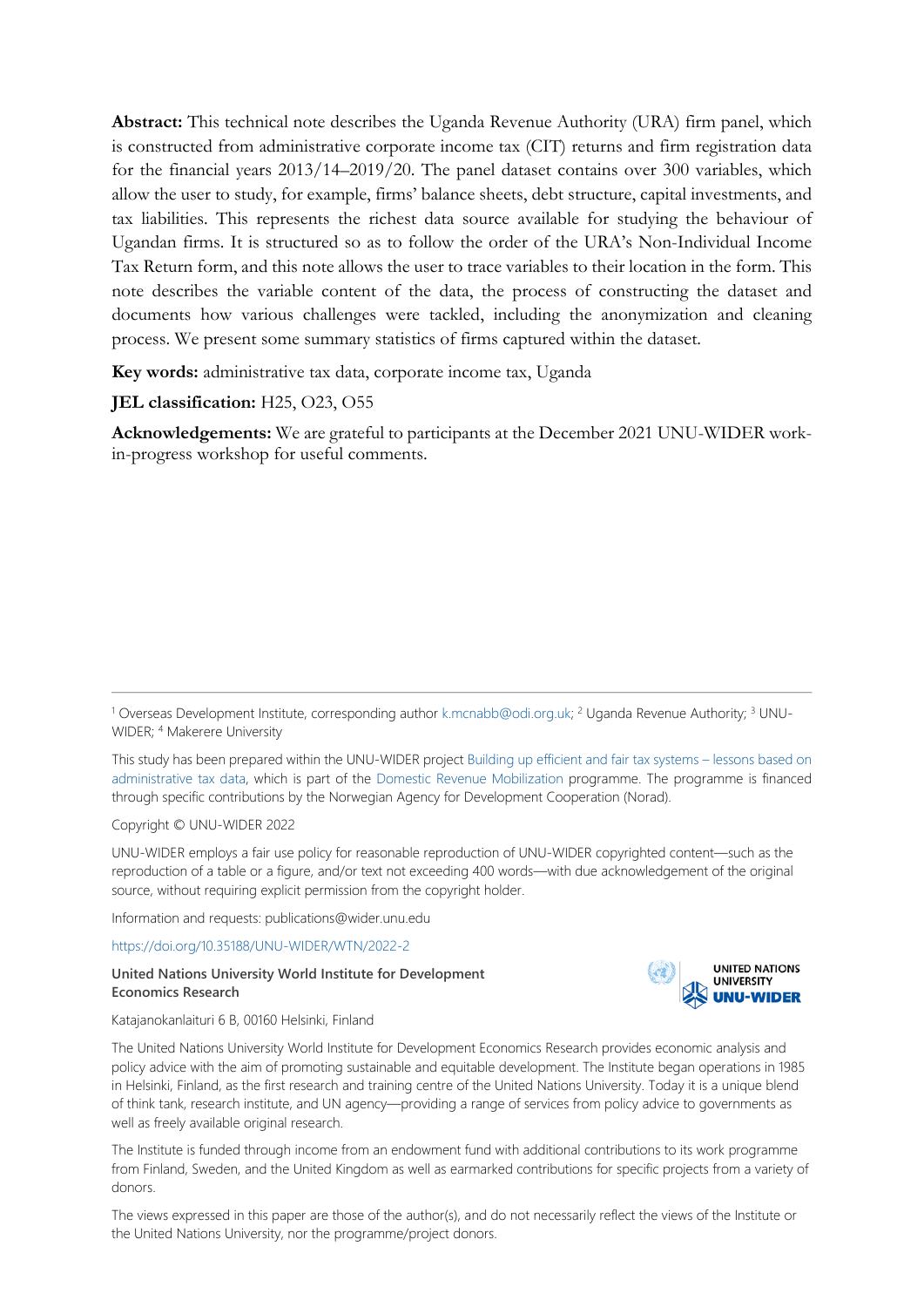#### **1 Introduction**

The Uganda Revenue Authority (URA) firm panel is a panel dataset consisting of the Corporate Income Tax (CIT) returns of all Ugandan (incorporated) firms over the years 2013/14 to 2019/20. [1](#page-2-0) The dataset is a part of an ongoing collaboration between UNU-WIDER and URA, which was initiated in late 2018 and has since included both research and capacity-building activities.<sup>[2](#page-2-1)</sup> The aim of the collaboration is to jointly conduct policy-relevant research based on empirical analysis of the URA's administrative tax data. The research outputs are shared to relevant stakeholders including policy makers to support policy dialogue in the country. So far, the research has covered topics such as profit shifting of multinational enterprises, tax compliance of small businesses and behavioural responses to personal income tax reform — see Koivisto et al. (2021), Jouste et al. (2021a, 2021b) respectively. The creation of the panel dataset is part of a mission to establish a secure research lab at URA to support better research-informed policy-making. It was created by merging firms' CIT returns (by definition, the returns represent only those incorporated firms that file returns) with taxpayer register data, which contains information on key firm characteristics. This report explains the process of assembling the data as well as the contents of the panel and description of key components of the data.

The URA firm panel is intended to facilitate an improvement in the nature, and quality, of analysis undertaken on firms' behaviour in Uganda. Whilst a number of studies have previously been undertaken using CIT returns from the URA (see, e.g., Koivisto et al. 2021), the data has not previously been made available to a wider research audience. By using unique, anonymized identifier variables, it is possible to link the CIT returns to other datasets, such as firm-level payas-you-earn (PAYE) returns, value-added Tax (VAT) or customs returns. It is envisaged that this will form the basis of a 'secure research lab' at the URA, where users (including both URA staff, policy makers and external researchers) can access numerous datasets in order to carry out research and analysis on the Ugandan tax system.

The use of administrative tax records by government officials and academics to research taxpayer behaviour is commonplace in developed countries (such as Finland, Germany, Sweden, New Zealand), but is relatively less common in low-, or middle-income countries, although it is increasing in popularity. Whilst taxpayer-level data is used internally in revenue authorities or finance ministries in a growing number of jurisdictions, Uganda would be one of only a handful of developing countries to make this data available to a wider audience. In sub-Saharan Africa, to the best of our knowledge, only the South African Revenue Service — National Treasury Panel is comparable in its scope to the present project (see Pieterse et al. 2018).

<span id="page-2-0"></span><sup>&</sup>lt;sup>1</sup> The fiscal/financial year in Uganda runs from  $1<sup>st</sup>$  July to  $30<sup>th</sup>$  June. The terms financial and fiscal year are used interchangeably in this paper.

<span id="page-2-1"></span><sup>2</sup> Further details on the collaboration are available [on UNU-WIDER's website.](https://www.wider.unu.edu/about/building-efficient-and-fair-tax-systems-%E2%80%93-lessons-uganda)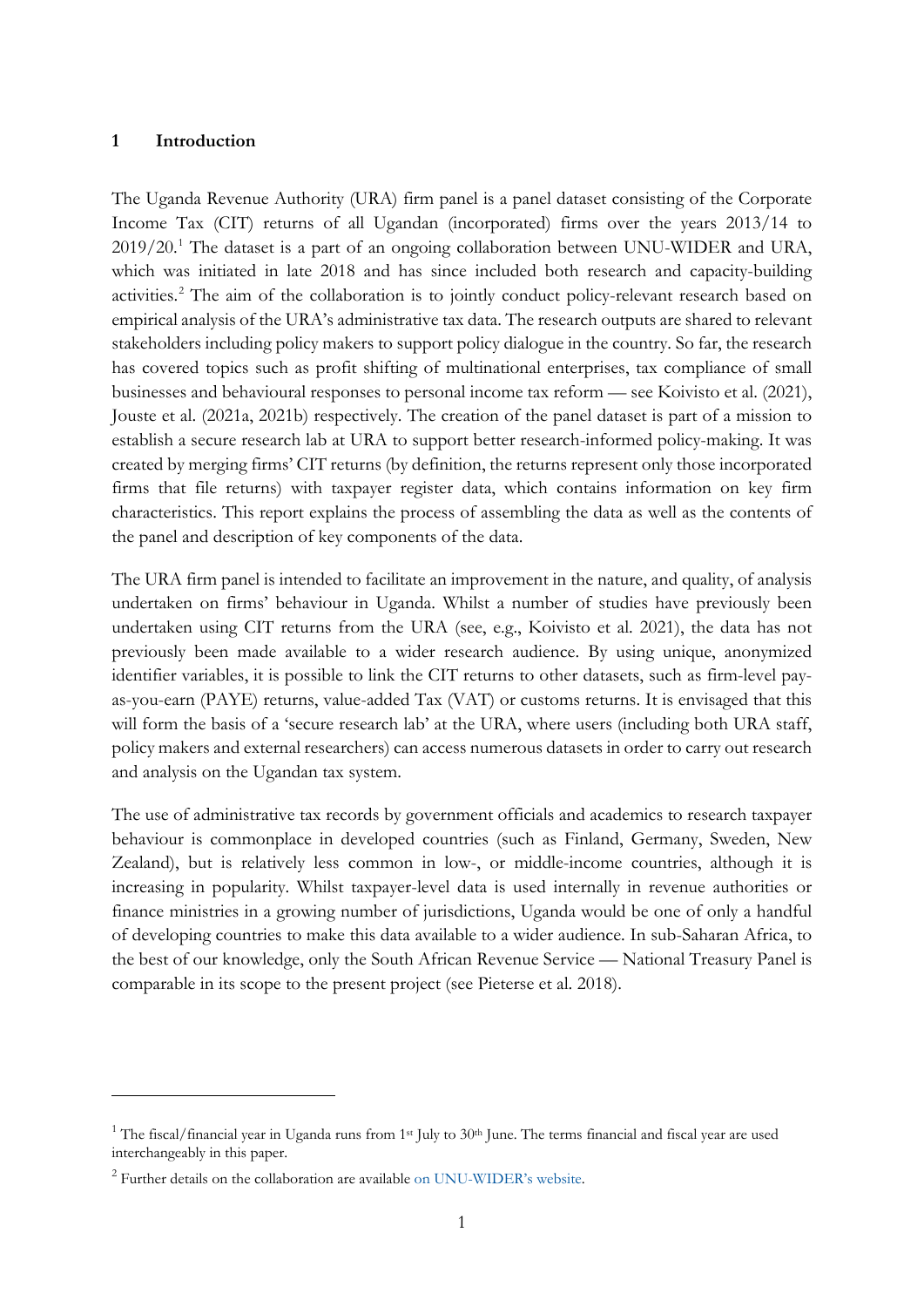Corporate income tax in Uganda is levied at a rate of 30 per cent of taxpayers' chargeable income. Both individuals and non-individuals can file CIT returns.<sup>[3](#page-3-0)</sup> These returns are submitted electronically within six months after the financial year end. All incorporated firms must file CIT returns, although smaller firms — with an annual turnover of UGX150 million (Ugandan shillings) — can pay a presumptive tax, based on their turnover.<sup>[4](#page-3-1)</sup> The present project is concerned with 'non-individual' CIT returns, hereafter 'firms'. Whilst a statutory rate of 30 per cent is high by today's standards in OECD countries (where the average is 23.9 per cent), it does not stand out as being particularly high when compared to a group of regional peers, where the average is 28.3 per cent; Figure 1 illustrates.





Source: various.

However, Uganda does stand out — compared to its peers — as collecting relatively little revenue from the CIT. Data shows that Uganda collects the lowest amount of CIT (amongst countries for which there is comparable data), as a percentage of GDP, in the region (see Figure 2).

Uganda's medium-term revenue strategy, the Domestic Revenue Mobilisation Strategy, launched in early 2020, calls for marked enhancements in the performance of the corporate income tax as part of a drive to increase tax revenues by a further 0.5 per cent of GDP per year over a 5-year

<span id="page-3-0"></span><sup>&</sup>lt;sup>3</sup> Individuals can alternatively choose to file a personal income tax return, if they earn self-employment income.

<span id="page-3-1"></span><sup>4</sup> The rates of presumptive tax range from 0% (annual turnover <UGX10million) to [0.7%\*Turnover + UGX360,000] (annual turnover  $> 80$  million shillings, but less than 150 million shillings). Different rates are charged for those firms that do not keep business records.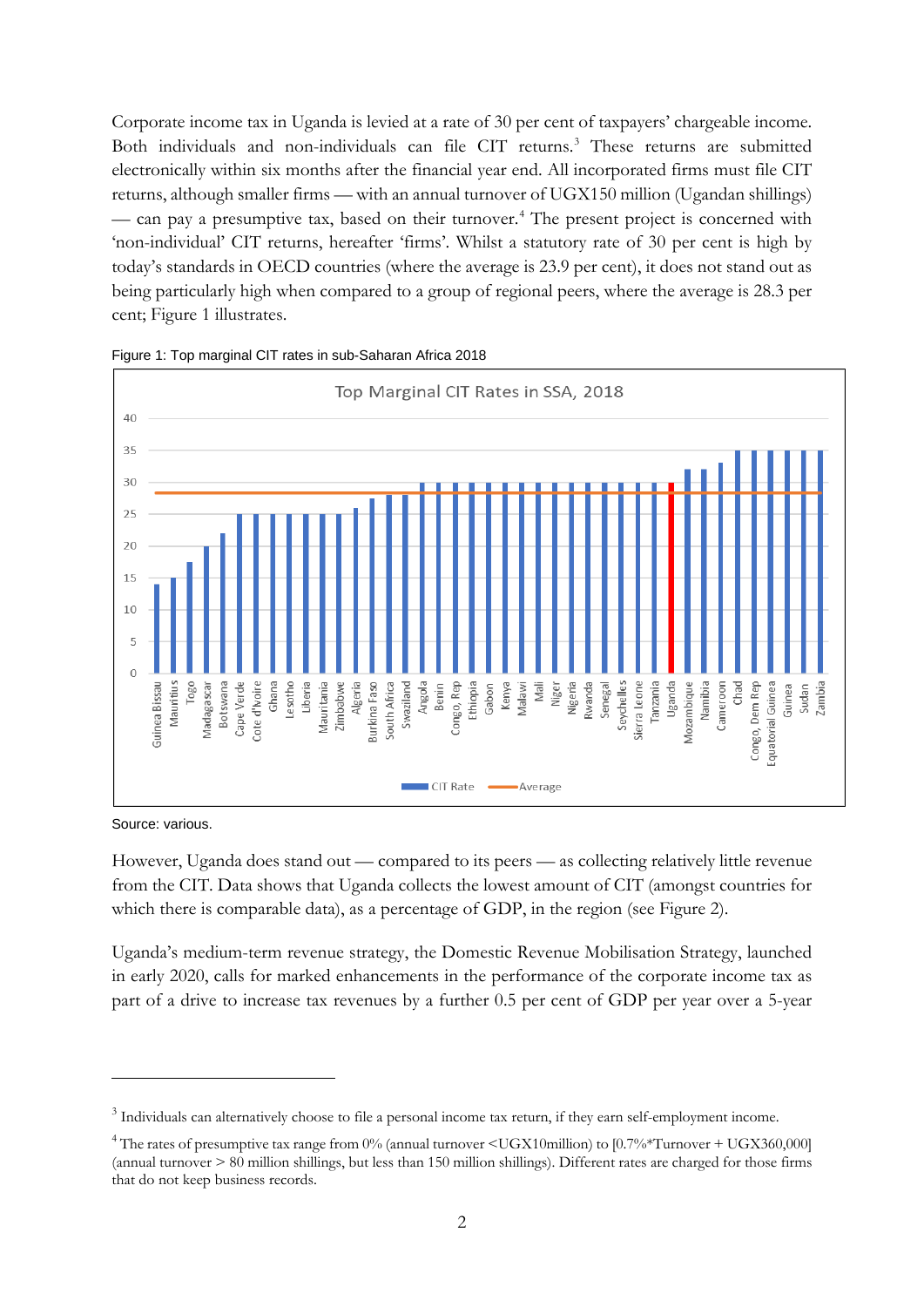period.[5](#page-4-0) There is, thus, a pressing need to better understand the drivers of the performance of the Ugandan CIT, along with, generally, an improved understanding of firms' tax-paying behaviour. It is hoped that the dataset introduced herein will play an important role in this regard.





Note: 2016 or 2017 figures shown. Source: UNU-WIDER (2019) and OECD (2019).

This technical note proceeds as follows. In section 2 we provide an overview of the panel, including details of the construction process and some known limitations. In section 3, we present the variables in the dataset, grouped according to the particular section or schedule of the CIT return from which they are drawn. In section 4 we present some brief summary statistics of firms appearing in the panel.

# **2 Key elements of the panel**

The URA firm panel is constructed from the CIT returns of formal firms in Uganda. It contains 329 variables, and runs from FY2013/14 to FY2019/20. The number of firms per year ranges from around 30,000 to roughly 54,000. The data thus gives a summary of the firms income position within a given year. It includes information on firm characteristics (such as sector, location etc.), in addition to complete information from their tax returns including from the balance sheet and profit and loss accounts, as well as all of the necessary variables to calculate a firms' tax liability. Furthermore, detailed information is included pertaining to firms' capital allowances. The variables are defined and discussed in Section 3 below.

<span id="page-4-0"></span><sup>5</sup> [https://www.finance.go.ug/sites/default/files/Publications/NEW%20DOMESTIC%20REVENUE%20MOBILI](https://www.finance.go.ug/sites/default/files/Publications/NEW%20DOMESTIC%20REVENUE%20MOBILISATION%20STRATEGY_FEB%202020_0.pdf) [SATION%20STRATEGY\\_FEB%202020\\_0.pdf](https://www.finance.go.ug/sites/default/files/Publications/NEW%20DOMESTIC%20REVENUE%20MOBILISATION%20STRATEGY_FEB%202020_0.pdf)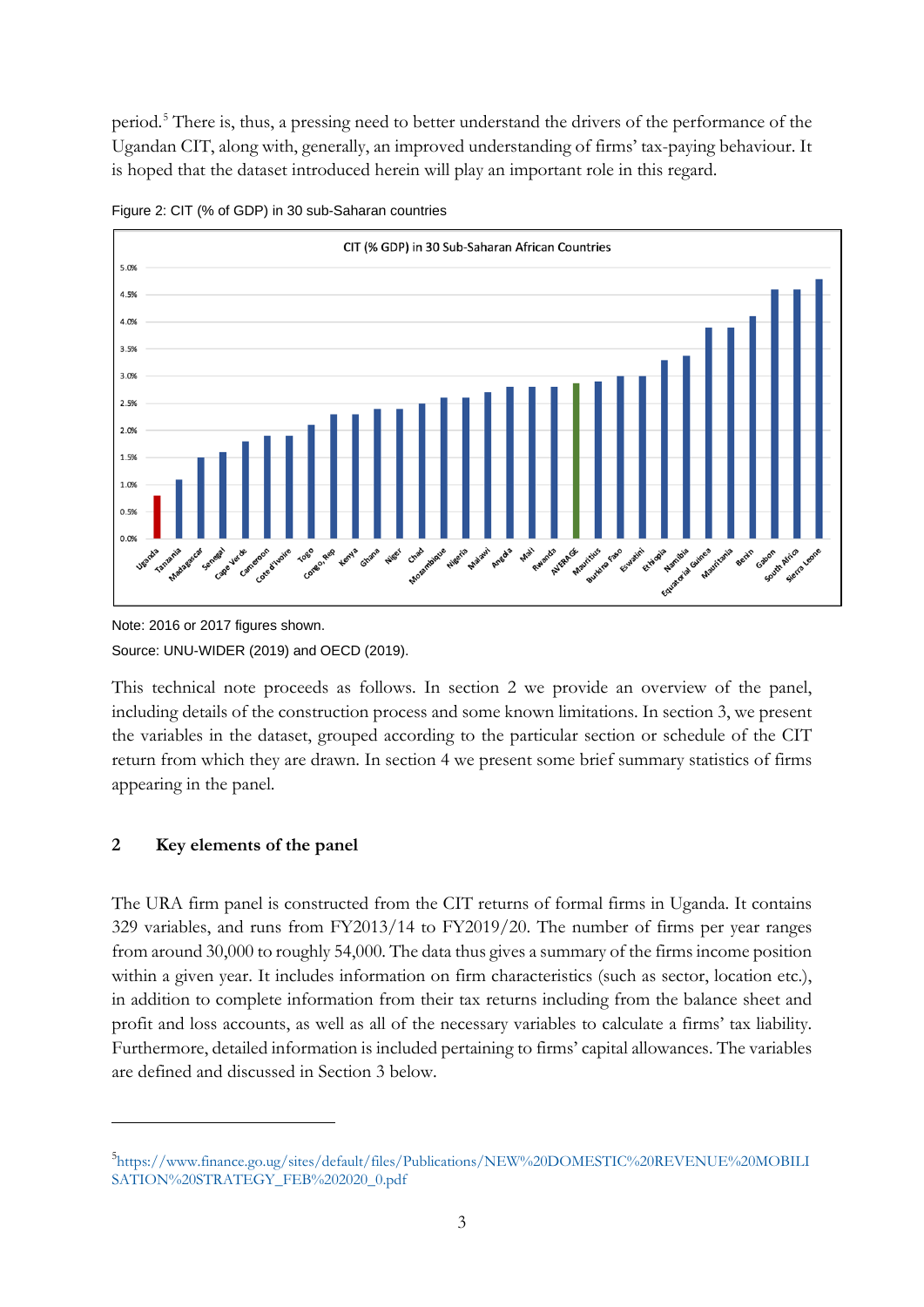#### **2.1 Construction of the panel**

The raw data for the CIT returns were extracted from URA's eHub system and downloaded in CSV format. They were then imported into Stata and merged with information from the taxpayer register, at the anonymized unique identifier / year level. Approximately 62% of firms were matched up with registration information. It was not expected that all firms' returns can be matched with their registration information, as the latter is frequently cleaned, so any firms that might, for example, appear in the CIT returns for earlier years, but have since de-registered or gone out of business, would not appear in the current taxpayer register as extracted in 2021.<sup>[6](#page-5-0)</sup> We investigate this further, below, in Section 4, Table 12.

#### *Anonymization*

We created a simple, numerical, anonymous firm identifier variable that is grouped according to the firm's taxpayer identification number (TIN). The key for un-anonymising the data, should it be required, is stored on secure terminals at URA. If, for example, the CIT panel were to be merged with data from PAYE or VAT returns, the key would allow for such to occur.

#### *Assigning a Year variable*

CIT returns are submitted annually by all entities resident in Uganda for tax purposes. These entities might constitute privately owned companies, NGOs, public-sector bodies, trusts or others. All returns must normally be submitted online within six months from the end of a financial year which, in Uganda, runs from 1 July to 30 June. This is referred to as the 'normal' year of income; for firms whose financial year is not from  $1<sup>st</sup>$  July to  $30<sup>th</sup>$  June, they follow a 'substituted' year of income. One of the key challenges when constructing a panel with data of this nature is the manner in which firms are allocated to a certain 'calendar year'. Many entities — often multinationals keep their accounts according to the calendar year and, in fact, across the population of Ugandan firms, many keep more 'irregular' accounting years, such as from April to March, October to September, etc. In such cases, we classify the returns to a particular year as follows:

Two variables were identified in the dataset to determine a firm's financial year, namely c\_*returnfromdate* and c\_*returntodate*, that were utilized for this purpose. These capture the first and last dates to which the return pertains. Firms have six months after the end of their accounting year to file and pay CIT. Thus, we add six months to *c\_returntodate*, and allocate the year variable to whichever calendar year this falls in. For example, a firm with *c\_returntodate* of 30 June 2017 would be allocated to 2017, as  $30<sup>th</sup>$  June 2017 + 6 months still falls in the calendar year 2017 (31) December). However, a firm with *c\_returntodate* of 30<sup>h</sup> September 2017 would be allocated to 2018, as six months post would lie in the calendar year 2018. Whilst this approach is imperfect, we feel it represents the best possible manner in which data of this nature can be presented in a panel format. For reference, the variables *c\_returnfromdate* and *c\_returntodate* are all present in the panel; users can, thus, identify the original accounting dates by each firm. Given that the majority of firms file CIT returns according to the financial year, the *year* variable in the dataset most often pertains

<span id="page-5-0"></span><sup>6</sup> Historical records of the taxpayer register were not available.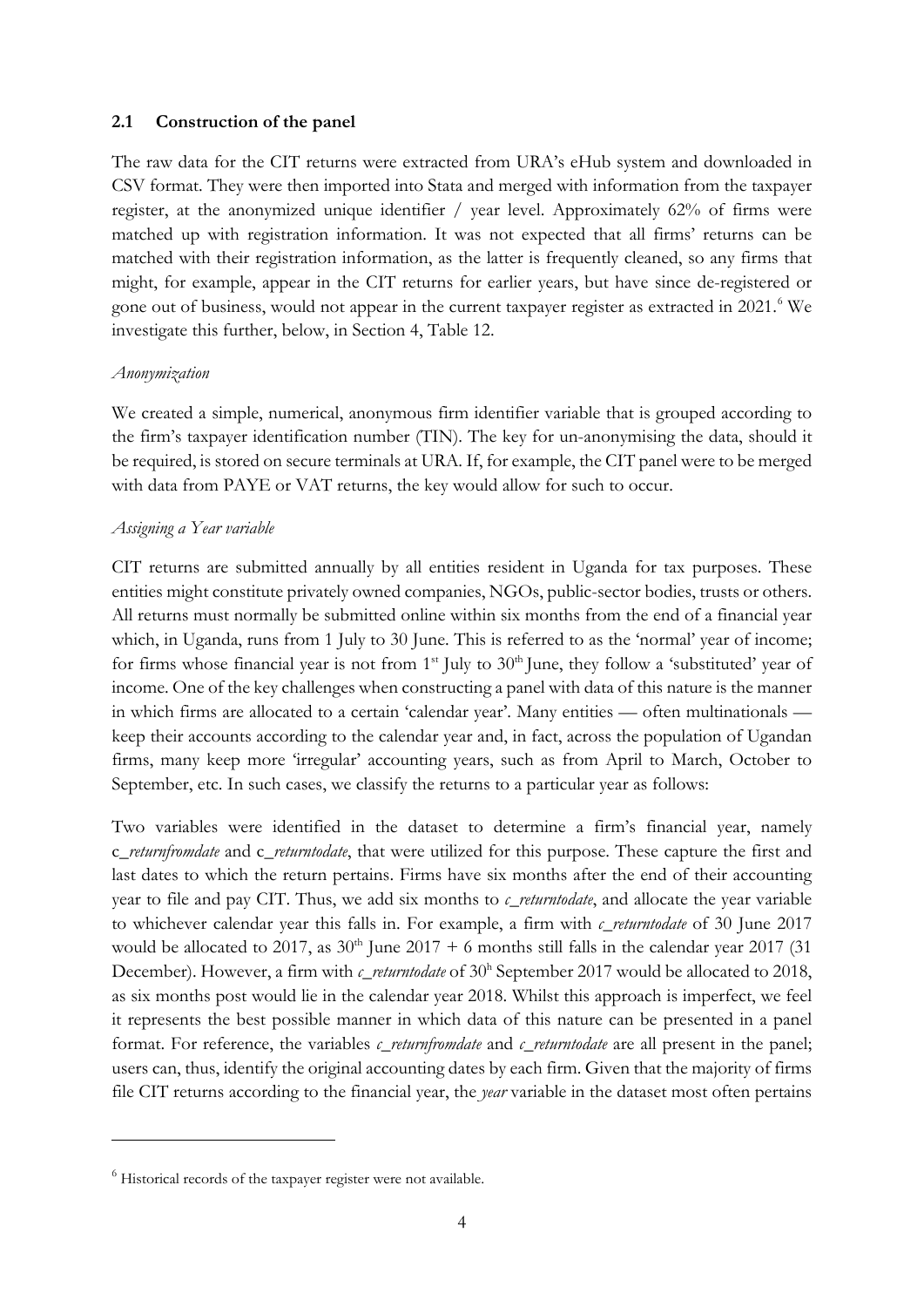to the 'second half' of the financial year. (e.g. for such firms, if c\_*year* is 2017, the FY is 2016/17). In the summary statistics provided below, we present both the year (as calculated) and the closest financial year.

## *Duplicate observations*

The data initially contained both individual and non-individual income tax returns. A large number of 'individual' CIT returns, which were dropped, as the present dataset is concerned only with the non-individual returns (i.e., incorporated firms).

The raw data initially contained a large number of duplicate observations. There are a number of reasons why duplicates emerged. Most conspicuously, there were duplicate filings (two or more) for the same firm/year entry that contained exact duplicate information across all variables. These were simply dropped. There were also cases where firms had submitted two returns as revisions were required to the initial return. In such cases, the 'latest' return is signified (i.e. the most recent one submitted to URA for the accounting period under question) and thus the prior ones were dropped.

A further common case where duplicate observations occurred was where firms changed from one accounting year to another (often from calendar to financial year, but other variations were observed). As described above, in order to construct a panel, it was necessary to allocate each firms' accounting year to a particular calendar year. However, in cases where we observe firms **changing** their accounting year during the period of the CIT panel, often this resulted in duplicate observations at the firm — calendar-year level. For example:

If *Firm X* was initially filing returns on a calendar year basis (e.g., January–December 2015), we would, allocate the year 2016. However, if the firm wished to move to financial year accounting (e.g., July 2016–June 2017), it might, then, file a return covering the six-month period January– June 2016 before beginning to file regularly according to the financial year. This shorter, 6-month return would also, according to our criteria, be allocated to year 2016. In such cases, two options were available: either (i) we summed the prior 12-month period with the 6-month period, such that there are no gaps in coverage; or (ii) we drop the shorter period, inducing a gap in coverage. Neither solution is perfect — the former results in a tax return covering a period more than one tax year and the latter induces a short gap in coverage. Ultimately, we decided that the latter approach was favourable, as it allowed for a more complete 'panel' with each year of data corresponding to a 12-month period. Whilst the hypothetical example explained here considers the case of a firm switching from calendar to financial year, there were other cases where firms switched from more 'irregular' accounting periods to the financial year. The same criteria for dropping the duplicate observations were applied.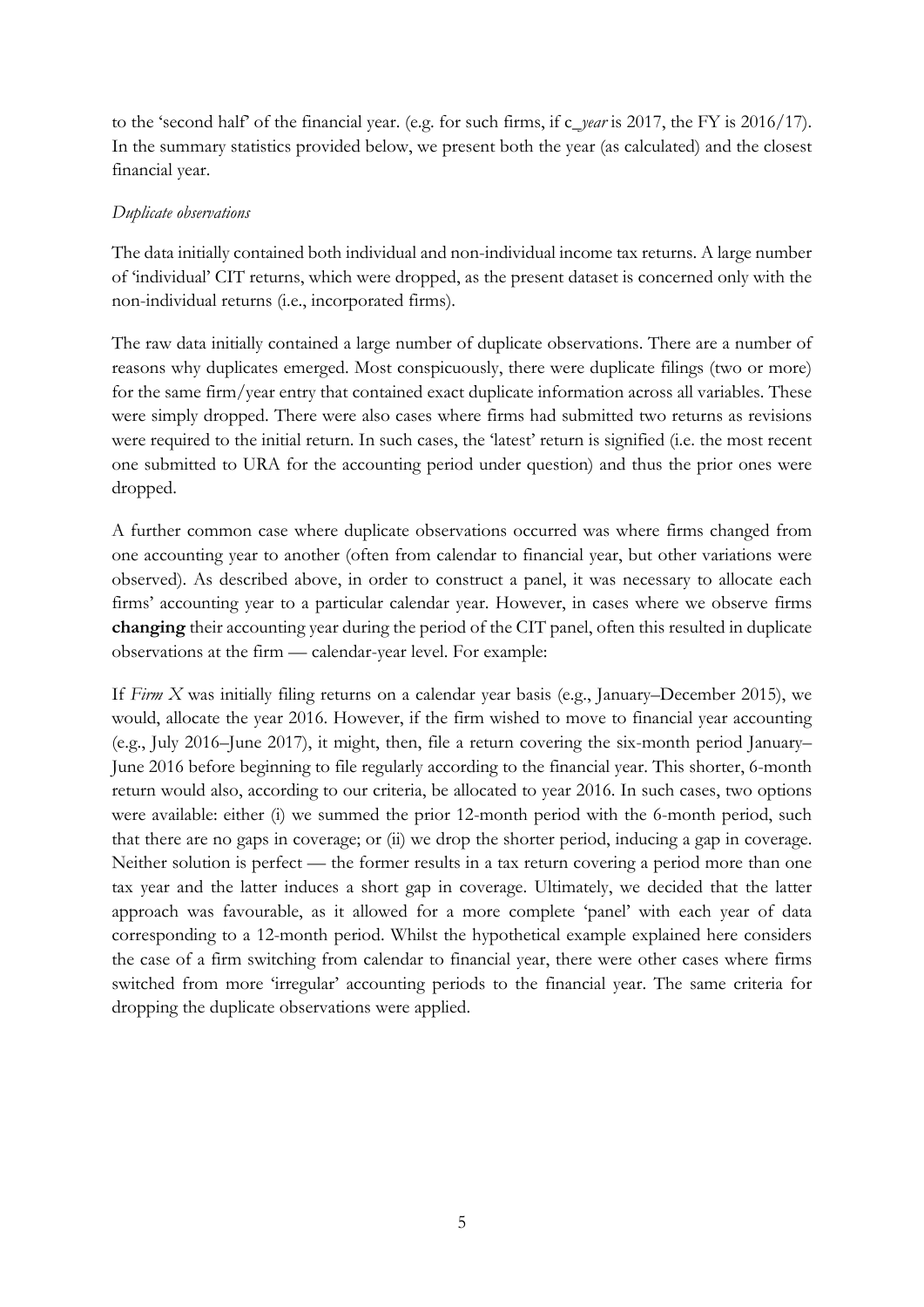## **2.2 Limitations**

A number of firms operating in Uganda benefit from statutory tax exemptions (such as those operating in 'free zones', or those exporting more than 80 per cent of their total sales) and as such might file a return with a positive chargeable income, but not remit any CIT. Others in receipt of exemptions may not be compelled to file CIT returns at all, and as such would not be present in the returns data.

A further limitation of the data is that, whilst it runs until 2020 (corresponding to FY2019/20), the 2020 data is incomplete for a large number of firms. This particularly pertains to the 'Sections' of the income tax return (i.e., the balance sheet, profit and loss accounts, etc.), and not the 'Schedules' where the tax computations are carried out. To illustrate: in 2020, there are 50,917 firms observed; 49,502 of these have data that allows for computing tax liability from the schedules, whilst just 3,677 have data from the 'sections' of the IT return. Thus, any work that seeks to understand better firms' debt to equity structures, balance sheets or accounting profit will have six years of complete data to draw upon. [7](#page-7-0)

## **3 Variable descriptions**

In total, there are 329 variables in the panel, drawn from the CIT return and registration data. These are organized to follow the logic of the IT return form and allow the user to calculate a firms' chargeable income using each of the component parts. It is recommended that users should use this dataset alongside the IT return form, in order to best understand the breakdown of variables. All of the variables — save for metadata and firm characteristics — are denoted in Ugandan shillings.

In this section, we describe each of the variables in the CIT panel, according to the section which they are found in the non-individual CIT return form or taxpayer registration form. The first set of variables, suffixed by 'c\_', pertain to firm characteristics and are listed in Table 1. These include the anonymized firm identifier, dates (including the calculated c\_year variable and initial data variables), sector and location variables.

<span id="page-7-0"></span><sup>7</sup> This discrepancy in coverage emanates from the time at which various data extractions were made from the URA's data warehouse. There was a long delay between initial and subsequent extractions due do disruptions caused by the Covid-19 pandemic. Ultimately, it was deemed more useful to include the 'incomplete' 2020 data as this allows for studying firms' tax computations, capital allowances etc., than to restrict the data up to 2019.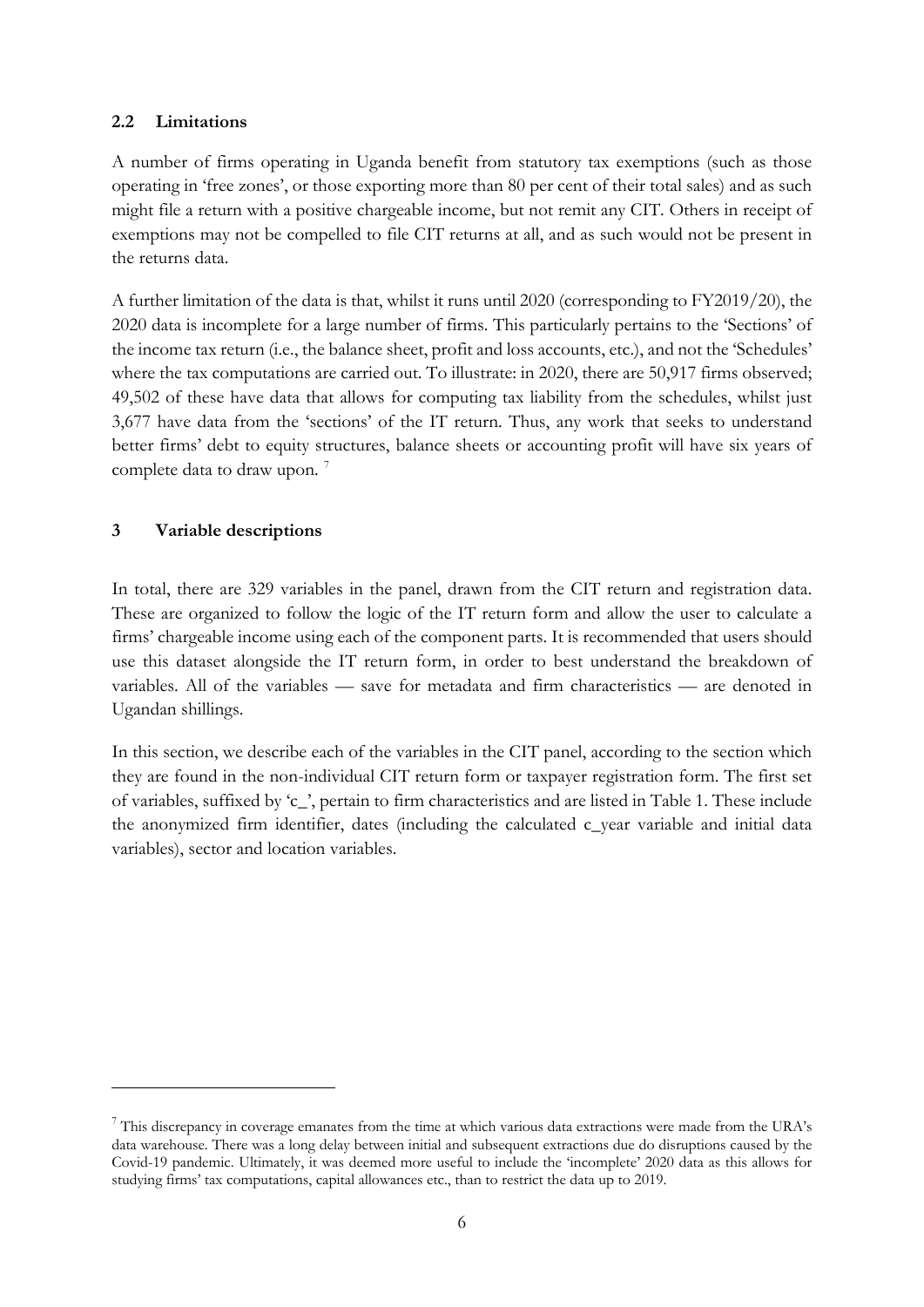Table 1: Firm characteristic variables

| <b>Variable Name</b>        | <b>Label / Description</b>                  | Non-Individual Income<br><b>Tax Return Section</b> |
|-----------------------------|---------------------------------------------|----------------------------------------------------|
|                             |                                             |                                                    |
| c_firm_id                   | Anonymised Firm ID                          | N/A                                                |
| c_year                      | Year                                        | Calculated - see<br>description above.             |
| c_currentsectormainactivity | <b>Current Sector Main Activity</b>         | From Registration                                  |
| c_businessactivtydesc       | <b>Business Activity Description</b>        | From Registration                                  |
| c_taxpayertype              | Taxpayer Type (Individual / Non-Individual) | From Registration                                  |
| c_groupdescription          | <b>Group Description</b>                    | From Registration                                  |
| c_classdescription          | <b>Class Description</b>                    | From Registration                                  |
| c_sectordescription         | Sector Description                          | From Registration                                  |
| c_accountingdate            | <b>Accounting Date</b>                      | From Registration                                  |
| c_businessdistrict          | <b>Business District</b>                    | From Registration                                  |
| c_businesscountry           | <b>Business County</b>                      | From Registration                                  |
| c_businesssubcountry        | <b>Business Sub County</b>                  | From Registration                                  |
| c_currentsectorclass        | <b>Current Sector Class</b>                 | From Registration                                  |
| c_currentstationname        | <b>Current Station Name</b>                 | From Registration                                  |
| c_returnfromdate            | <b>Return From Date</b>                     | From Registration                                  |
| c returntodate              | <b>Return To Date</b>                       | From Registration                                  |

Source: see text.

The next set of variables, suffixed by 'bs\_' and listed in table 2, pertain to those variables found in Section E of the income tax return which includes information on firms' balance sheets. These variables break down firms' equity and liabilities and allow for the study of, for example, debt to equity ratios.

| Variable Name                | <b>Label / Description</b>                    | Non Individual<br><b>Income Tax Return</b><br><b>Section</b> |
|------------------------------|-----------------------------------------------|--------------------------------------------------------------|
| bs_landandbuilding           | Land And Building                             | Sec E) 1) a                                                  |
| bs_plantandmachinery         | <b>Plant And Machinery</b>                    | $Sec E(1)$ b                                                 |
| bs motorvehicles             | <b>Motor Vehicles</b>                         | Sec E(1) 1                                                   |
| bs_furnitureandfixtures      | <b>Furniture And Fixtures</b>                 | $Sec E(1)$ d                                                 |
| bs otherassets               | <b>Other Assets</b>                           | Sec $E$ ) 1) $e$                                             |
| bs_intagibleassets           | Intangible Assets                             | $Sec E(1)$ 1) f                                              |
| bs_accumulateddepreciation   | <b>Accumulated Depreciation</b>               | Sec $E$ ) 1) h                                               |
| bs netbookvalue              | Net Book Value Of Fixed Assets                | Sec $E$ ) 1) i                                               |
| bs totalfixedassets          | <b>Total Fixed Assets</b>                     | Sec $E$ ) 1) g                                               |
| bs investshares              | Invest.Shares                                 | Sec E) 2) a                                                  |
| bs investdebentures          | <b>Invest-Debentures</b>                      | Sec $E$ ) 2) b                                               |
| bs investfixeddeposits       | <b>Invest-Fixed Deposits</b>                  | Sec $E$ ) 2) c                                               |
| bs_investgovernmentscurities | <b>Invest-Government Scurities</b>            | Sec E(2) d                                                   |
| bs_otherinvestments          | Other Investments                             | Sec $E$ ) 2) e                                               |
| bs_totalinvestments          | <b>Total Investments</b>                      | Sec $E( 2)$ f                                                |
| bs_cnsmpckinventory          | Stores/Consumable Including Packing Materials | Sec E) 3) a) i) a                                            |
| bs_rawmaterials              | <b>Raw Materials</b>                          | Sec E) 3) a) i) b                                            |
| bs_workinprogress            | Work In Progress                              | Sec $E$ ) 3) a) i) c                                         |
| bs_finishedgoodstradegoods   | <b>Finished Goods Or Trade Goods</b>          | Sec E) 3) a) i) d                                            |
| bs totinventory              | <b>Total Inventory</b>                        | Sec E) 3) a) i) e                                            |
| bs_traderecievablesdebtors   | <b>Trade Recievables Debtors</b>              | Sec E) 3) a) ii) a                                           |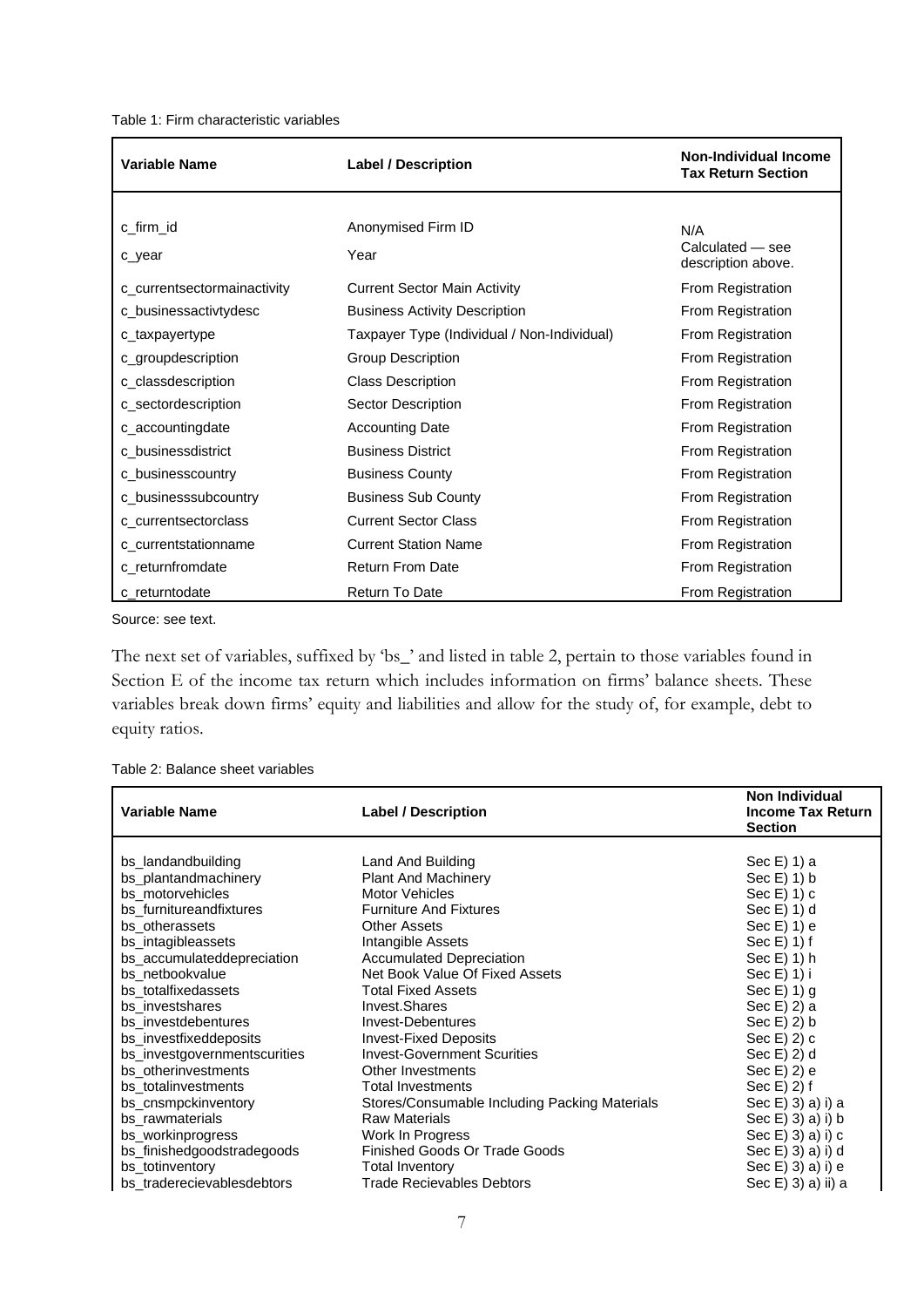| bs prepayments                  | Prepayments                                                | Sec E) 3) a) ii) b        |
|---------------------------------|------------------------------------------------------------|---------------------------|
| bs_otherrecievables             | <b>Other Recievables</b>                                   | Sec E) 3) a) ii) c        |
| bs totalrecievables             | <b>Total Recievables</b>                                   | Sec E) 3) a) ii) d        |
| bs_bankbalance                  | <b>Bank Balance</b>                                        | Sec E) 3) a) iii) a       |
| bs_cashathand                   | Cash At Hand                                               | Sec $E$ ) 3) a) iii) b    |
| bs_totalbalanceavailable        | <b>Total Balance Available</b>                             | Sec E) 3) a) iii) c       |
| bs othercurrentassets           | <b>Other Current Assets</b>                                | Sec $E$ ) 3) a) iv        |
| bs_totcurrentasset              | <b>Tot Current Asset</b>                                   | Sec E) 3) a) v            |
| bs_loansrelatedparties          | <b>Loans Related Parties</b>                               | Sec E) 3) b) i            |
| bs_advancestostaff              | <b>Advances To Staff</b>                                   | $Sec E(3) b$ ii           |
| bs_deposits                     | Deposits                                                   | Sec E) 3) b) iii          |
| bs_loansandadvances             | Loans And Advances                                         | Sec E) 3) b) iv           |
| bs_balancewithura               | <b>Balance With Ura</b>                                    | Sec $E$ ) 3) b) $v$       |
| bs_totalloansandadvances        | Total Loans And Advances                                   | Sec E) 3) b) vi           |
| bs_totalcurrentassets           | <b>Total Current Assets</b>                                | Sec E) 3) c               |
| bs_sundrycreditors              | <b>Sundry Creditors</b>                                    | Sec E) 3) d) i) a         |
| bs_liabilityforleasedassets     | <b>Liability For Leased Assets</b>                         | Sec $E$ ) 3) d) i) b      |
| bs_accruedinterest              | <b>Accrued Interest</b>                                    | $\text{Sec E}$ 3) d) i) c |
| bs_othercurrentliabilities      | <b>Other Current Liabilities</b>                           | Sec E) 3) d) i) d         |
| bs_unpaidmaturedebts            | <b>Unpaid Mature Debts</b>                                 | Sec E) 3) d) i) e         |
| bs_totalcurrentliability        | <b>Total Current Liability</b>                             | Sec E) 3) d) i) f         |
| bs_provisionforincometax        | Provision For Income Tax                                   | Sec E) 3) d) ii) a        |
| bs_provisionforbaddebts         | <b>Provision For Bad Debts</b>                             | Sec E) 3) d) ii) b        |
| bs_proposeddividend             | <b>Proposed Dividend</b>                                   | Sec E) 3) d) ii) c        |
| bs_otherprovision               | <b>Other Provision</b>                                     | Sec E) 3) d) ii) d        |
| bs_totalprovisions              | <b>Total Provisions</b>                                    | Sec E) 3) d) ii) e        |
| bs_netcurrentasset              | <b>Net Current Asset</b>                                   | Sec E) 3) e               |
| bs_deferredasset                | <b>Deferred Tax Assets</b>                                 | Sec $E$ ) 4               |
| bs_totalinvetory                | <b>Total Invetory</b>                                      | Sec $E$ ) 5               |
| bs_additionalissuedsharecapital | Additional Issued Share Capital                            | Sec E) 6) a) ii           |
| bs_totalsharecapital            | <b>Total Share Capital</b>                                 | Sec E) 6) a) iii          |
| bs_premiumamount                | Premium Amount                                             | $Sec E(6)$ b) i           |
| bs_capitalreserve               | <b>Capital Reserve</b>                                     | Sec E) 6) b) ii           |
| bs_capitalredemptreserve        | Capital Redempt Reserve                                    | Sec E) 6) b) iii          |
| bs_statutoryreserve             | <b>Statutory Reserve</b>                                   | $Sec E(6)$ b) iv          |
| bs_revaluationreserve           | <b>Revaluation Reserve</b>                                 | $\text{Sec E}$ 6) b) v    |
| bs_otherreserve                 | <b>Other Reserve</b>                                       | Sec E) 6) b) vii          |
| bs_generalreserve               | <b>General Reserve</b>                                     | Sec E) 6) b) viii         |
|                                 | Retained Earnings / Accumulated Profit / Loss Or Surplus / | Sec E) 6) b) ix           |
| bs_retainearningaccumprof       | Deficit                                                    |                           |
| bs_totalreserveandsurplus       | Generated - But Missing Translation Reserve                | Sec $E$ ) 6) b) $x$       |
| bs_totalshareholdersfunds       | Generated (Also Missing That One)                          | Sec E(6) c                |
| bs_secureloanbank               | <b>Loan From Financial Institutions</b>                    | Sec E) 7) a) i            |
| bs_secureloanother              | Other Secure Loan                                          | Sec E) 7) a) ii           |
| bs_securedebtissued             | Debt Securities Issued                                     | Sec E) 7) a) iii          |
| bs_secureloanparties            | Due To Related Parties                                     | Sec E) 7) a) iv           |
| bs_securetotalloan              | <b>Total Secured Liabilities</b>                           | Sec E) 7) a) v            |
| bs_unsecureloanbank             | Unsecure Loan From Financial Institutions                  | Sec E) 7) b) i            |
| bs_unsecureloanother            | Unsecure Loan Other                                        | Sec E) 7) b) ii           |
| bs_unsecurecreditorloan         | Other Unsecure Loan                                        | Sec E) 7) b) iii          |
| bs_unsecureloanparties          | Unsecure Loan Due To Related Parties                       | Sec E) 7) b) iv           |
| bs_unsecuretotalloan            | <b>Total Unsecured Liabilities</b>                         | Sec E) 7) b) v            |
| bs_defertaxliability            | Deferred Tax Liability                                     | Sec E) 8                  |
|                                 |                                                            |                           |
| bs_totalloanfunds               | <b>Total Loan Funds: Generated</b>                         | Sec E) 7) c               |
| bs_issuedpaidcapital            | <b>Issued Paid Capital</b>                                 | Sec E) 6) a) i            |
| bs_totalequitylongtermliab      | Total Equity & Long Term Liabilities                       | Sec E) 9                  |

In Table 3, we show the variables that relate to a firms' profit and loss accounts. These variables are drawn from Section F of the IT return form. Those suffixed by 'pl\_y\_' pertain to income variables; those suffixed by 'pl\_x\_' pertain to expense variables; those suffixed by just 'pl\_' pertain to variables used in the calculation of profit or loss (e.g. pl\_grossprofit which is gross accounting profit).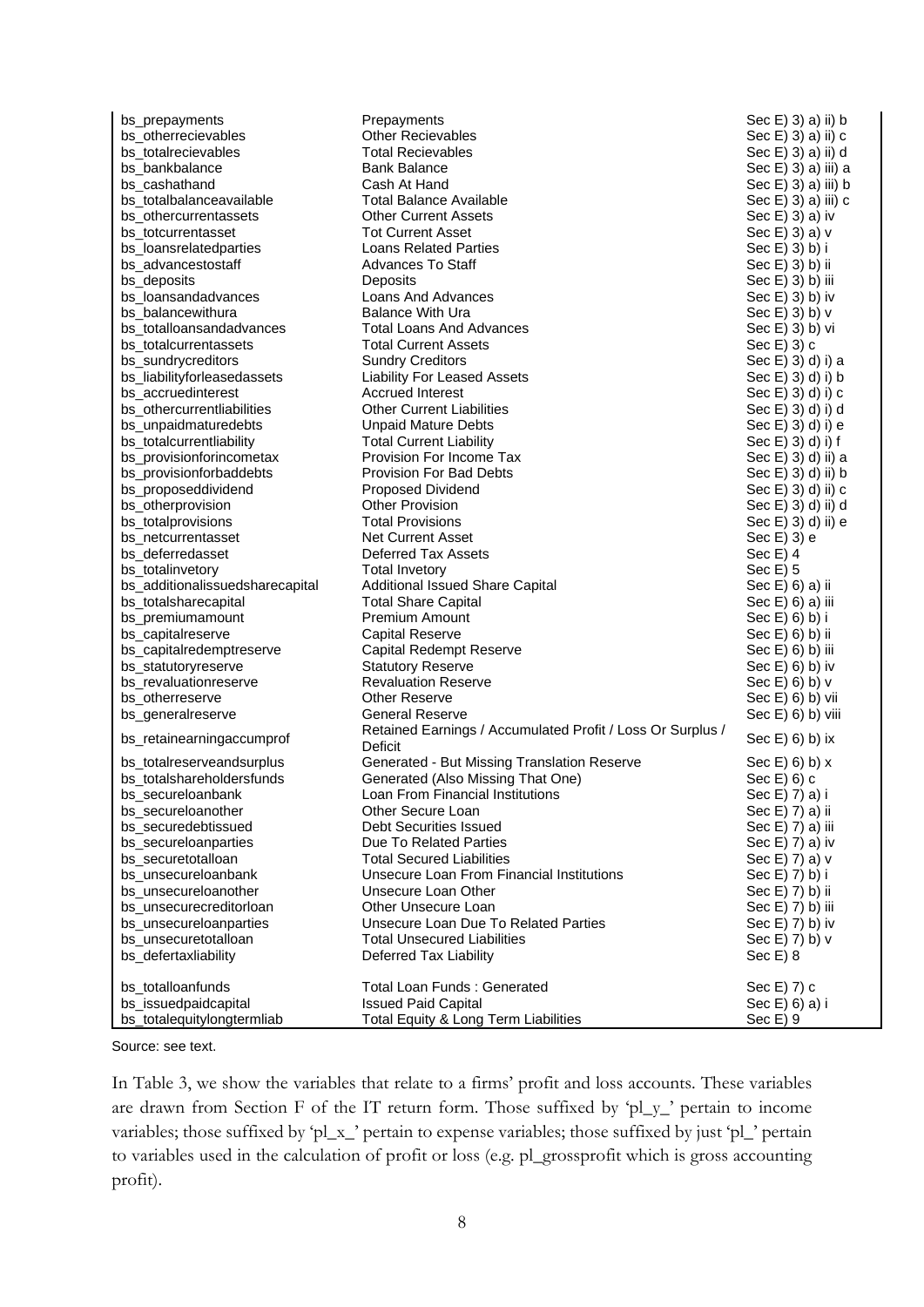Table 3: Profit and loss account variables

| Variable Name                                         | <b>Label / Description</b>                       | Non Individual Income<br><b>Tax Return Section</b> |
|-------------------------------------------------------|--------------------------------------------------|----------------------------------------------------|
| pl_y_totalsales                                       | <b>Total Sales</b>                               | Sec F) 1) a                                        |
| pl_y_grossreceiptprofession                           | <b>Gross Receipt of Profession</b>               | Sec F) 1) b                                        |
| pl_y_openstocksales                                   | <b>Total Opening Stock</b>                       | Sec $F$ ) 2 a) iv)                                 |
| pl_y_incometaxturnover                                | Turnover                                         | $\overline{\text{Sec}}$ F) 1) c                    |
| pl_y_localpurchase                                    | Local Purchase                                   | Sec F) 2) b) i                                     |
| pl_y_importpurchase                                   | Import Purchase                                  | Sec F) 2) b) ii                                    |
| pl_y_totalpurchaseimport                              | Total Purchase Import                            | Sec F) 2) b) iii                                   |
| pl_y_closestocksales                                  | <b>Close Stock Sales</b>                         | Sec F) 2) e                                        |
| pl_y_costofsales                                      | Cost Of Sales                                    | Sec F) 2) f                                        |
| pl_grossprofit                                        | <b>Gross Profit</b>                              | Sec F) 2) 3                                        |
| pl_y_interestinsideuganda                             | Interest Earned Inside Uganda                    | Sec F) 4) a                                        |
| pl_y_interestoutsideuganda                            | Interest Earned Outside Uganda                   | Sec $F$ ) 4) b                                     |
| pl_y_dividend                                         | Dividend                                         | Sec $F$ ) 4) c                                     |
| pl_y_grossrentaly                                     | <b>Gross Rental Income Generated</b>             | Sec F) 4) d                                        |
| pl_y_commission                                       | Commission                                       | Sec F) 4) e                                        |
| pl_y_annuity                                          | Annuity                                          | Sec $F($ ) 4) g                                    |
| pl_y_naturalresourcepay                               | Natural Resource Payments                        | $\overline{\text{Sec}}$ F) 4) h                    |
| pl_y_royalties                                        | <b>Royalties</b>                                 | Sec F) 4) i                                        |
| pl_y_gift                                             | Gift                                             | Sec F) 4) i                                        |
| pl_y_realizedexchange                                 | Realized Exchange                                | Sec F) 4) I                                        |
| pl_y_otherreceipt                                     | Any other income                                 | Sec F) 4) k                                        |
| pl_y_unrealexchgain                                   | Unrealised Exchange Gain                         | Sec $F($ 4 $)$ m                                   |
| pl_y_disposaldepreciableasset                         | Disposal Depreciable Asset                       | Sec F) 4) n                                        |
| pl_y_totalpropfund                                    | Provision for Bad and Doubtful Debts             | Sec $F$ ) 4) o                                     |
| pl_y_othrnettradeincm                                 | Othr Net Trade Incm                              | Sec F) 4) p                                        |
| pl_x_commission                                       | Commission                                       | Sec F) 6) d                                        |
| pl_x_gift                                             | Gift                                             | Sec $F(6)$ k                                       |
| pl_x_advertisement                                    | Advertisement                                    | Sec $F(6)$ a                                       |
| pl_x_auditexpense                                     | <b>Audit Expense</b>                             | Sec $F(6)$ b                                       |
| pl_x_storesparepart                                   | Store Spare Part                                 | Sec $F$ ) 6) $f$                                   |
| pl_x_conveyanceexpense                                | Conveyance Expense                               | Sec $F(6)$ g                                       |
| pl_x_entertainment                                    | Entertainment                                    | Sec $F(6)$ i                                       |
| pl_x_freighttransport                                 | Freight Transport                                | Sec $F(6)$ j                                       |
| pl_x_hotelexpense                                     | <b>Hotel Expense</b>                             | Sec F) 6) I                                        |
| pl_x_legalexpense                                     | Legal Expense                                    | Sec $F(6)$ m                                       |
| pl_x_powerfuel                                        | Power & Fuel                                     | Sec F) 6) n                                        |
| pl_x_buildingrepair                                   | <b>Building Repair</b>                           | Sec F) 6) r                                        |
| pl_x_machinerepair                                    | Machine Repair                                   | Sec $F(6)$ s                                       |
| pl x salespromotion                                   | <b>Sales Promotion</b>                           | $Sec F(6)$ f                                       |
| pl_x_staffwelfareexpense<br>pl_x_subsistenceallowance | <b>Staff Welfare Expense</b>                     | Sec F) 6) u                                        |
|                                                       | Subsistence Allowance                            | Sec $F(6)$ x                                       |
| pl_x_telephoneexpense<br>pl_x_trainingexpenditure     | Telephone Expense<br><b>Training Expenditure</b> | Sec $F(6)$ y<br>Sec F) $6$ ) z                     |
| pl_x_travelexpense                                    | <b>Travel Expense</b>                            | $\overline{S}$ ec F) 6) aa                         |
| pl_x_conferenceexpense                                | <b>Conference Expense</b>                        | Sec $F$ ) 6) ab                                    |
| pl_x_directwages                                      | <b>Direct Wages</b>                              | Sec F) 2) c) i                                     |
| pl_x_directexpint                                     | Direct Exp Int                                   | Sec F) 2) c) ii                                    |
| pl_x_totothdirectcost                                 | <b>Tot Oth Direct Cost</b>                       | Sec F) 2) c) iii                                   |
| pl_x_factoryrentrates                                 | <b>Factory Rent Rates</b>                        | Sec F) 2) d) i                                     |
| pl_x_factoryrates                                     | <b>Factory Rates</b>                             | $\overline{\text{Sec}}$ F) 2) d) ii                |
| pl_x_factoryfuelpower                                 | <b>Factory Fuel Power</b>                        | Sec F) 2) d) iii                                   |
| pl_x_factoryindirectwages                             | <b>Factory Indirect Wages</b>                    | Sec F) 2) d) iv                                    |
| pl_x_factoryconsumables                               | <b>Factory Consumables</b>                       | Sec F) 2) d) v                                     |
| pl_x_factorydepreciation                              | <b>Factory Depreciation</b>                      | Sec F) 2) d) vi                                    |
| pl_x_factoryothovh                                    | Factory Oth Overheads                            | $\overline{\text{Sec}}$ F) 2) d) vii               |
| pl_x_totfactoryovh                                    | <b>Tot Factory Overheads</b>                     | Sec F) 2) d) viii                                  |
| pl_x_clsrawmaterial                                   | <b>Closing Stock Raw Material</b>                | Sec F) 2) e) i                                     |
| pl_x_clswip                                           | Closing Stock Work in Progress                   | Sec F) 2) e) ii                                    |
| pl_x_clstrdmftgoods                                   | Closing Stock Trading / Manufactured Goods       | Sec F) 2) e) iii                                   |
| pl_x_opntrdmftgoods                                   | Opening Stock Trading / Manufactured Goods       | Sec F) 2) a) iii                                   |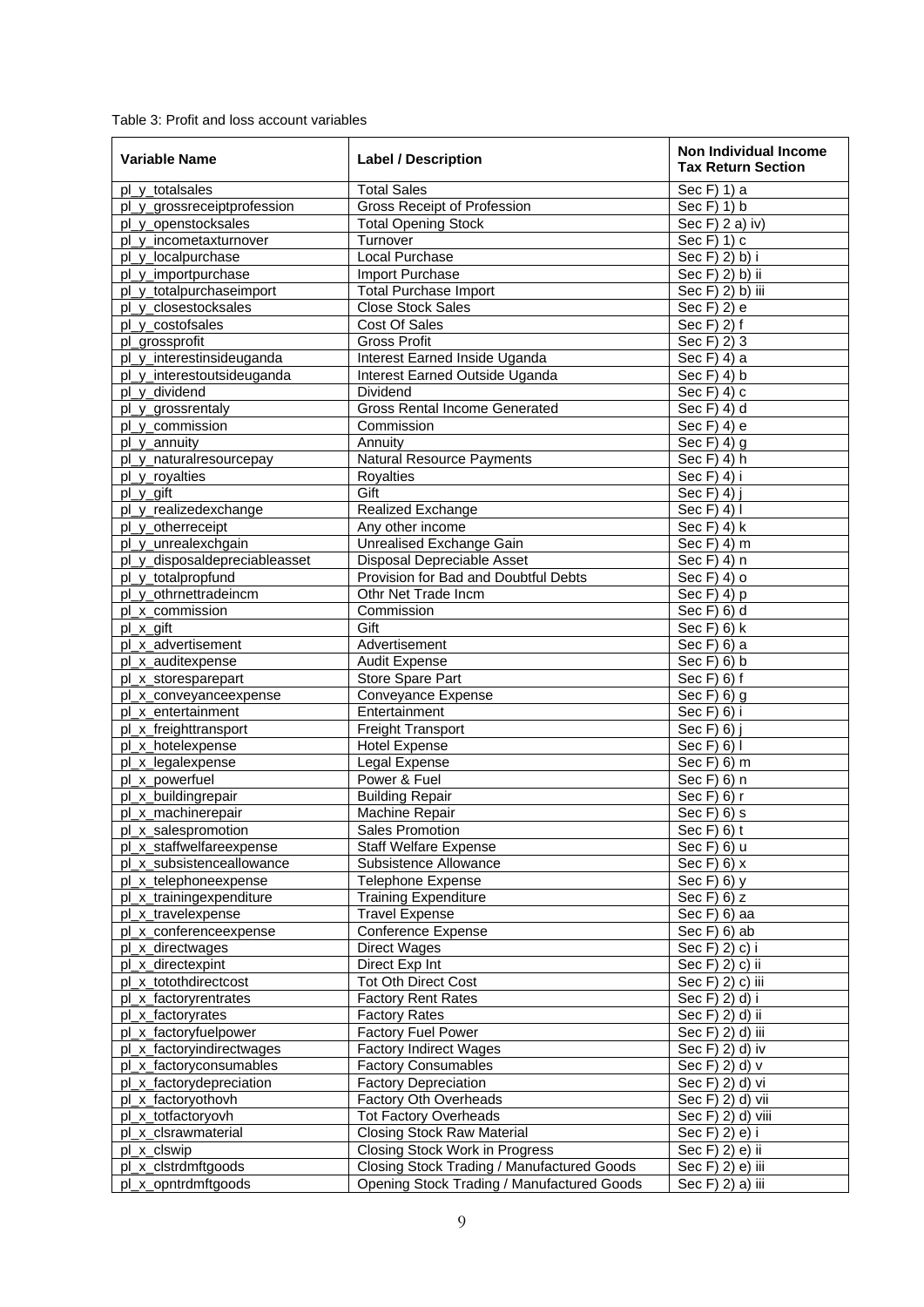| pl_x_baddebtwriteoff         | <b>Bad Debts Written Off</b>      | Sec $F$ ) 6) c                      |
|------------------------------|-----------------------------------|-------------------------------------|
| pl_x_computerexpenses        | <b>Computer Expenses</b>          | Sec $F(6)$ e                        |
| pl_x_donations               | Donations                         | Sec F) 6) h                         |
| pl x rentrates               | Rent                              | Sec $F(6)$ p                        |
| pl_x_operatingexpenserates   | Rates                             | Sec $F$ ) 6) q                      |
| pl_x_preoperatingexpn        | Startup Cost / Pre-Operating Expn | Sec $F$ ) 6) $v$                    |
| pl_x_totoperationexpense     | <b>Total Operation Expense</b>    | $Sec F(6)$ bb                       |
| pl_x_tototherexpense         | <b>Total Other Expense</b>        | $\overline{\text{Sec}}$ F) 7        |
| pl_x_admndepreciation        | <b>Admin Depreciation</b>         | Sec F) 8) a                         |
| pl_x_depreciableassetloss    | Depreciable Asset Loss            | Sec $F(8)$ b                        |
| pl_x_mgmntfees               | <b>Management Fees</b>            | Sec $F(8)$ c                        |
| pl_x_researchexpense         | Research Expense                  | Sec F) 8) d                         |
| pl_x_basicsalary             | <b>Basic Salary</b>               | $\overline{\text{Sec}}$ F) 8) e) i  |
| pl x bonus                   | <b>Bonus</b>                      | Sec F) 8) e) ii                     |
| pl_x_reimbursemedicalexpense | Reimburse Medical Expense         | Sec F) 8) e) iii                    |
| pl_x_leaveencashment         | Leave Encashment                  | $\overline{\text{Sec}}$ F) 8) e) iv |
| pl_x_leavetravelbenefit      | Leave Travel Benefit              | Sec F) 8) e) v                      |
| pl_x_housingallowance        | <b>Housing Allowance</b>          | Sec F) 8) e) vi                     |
| pl_x_contributeretirefund    | <b>Contribute Retire Fund</b>     | Sec F) 8) e) vii                    |
| pl_x_contributeotherfund     | <b>Contribute Other Fund</b>      | Sec F) 8) e) viii                   |
| pl_x_othempbenefit           | Oth Emp. Benefit                  | Sec F) 8) e) ix                     |
| pl_x_totempcompensation      | <b>Tot Emp Compensation</b>       | Sec $F(8)$ e) x                     |
| pl_x_totadminexpense         | <b>Tot Admin Expense</b>          | Sec F) 8) f                         |
| pl_x_interestexpense         | <b>Interest Expense</b>           | Sec F) 9) a                         |
| pl_x_bankcharge              | <b>Bank Charge</b>                | Sec F) 9) b                         |
| pl x commitmentfees          | <b>Commitment Fees</b>            | Sec F) 9) c                         |
| pl_x_insurance               | Insurance                         | $\overline{\text{Sec}}$ F) 9) d     |
| pl_x_real_exch_loss          | Realized Exchange Loss            | Sec F) 9) e                         |
| pl x unr exch loss           | Generated                         | Sec F) 9) f                         |
| pl_x_totfinancialexpense     | <b>Tot Financial Expense</b>      | Sec $F$ ) 9) g                      |
| pl_x_totrentoprtgexpns       | <b>Tot Rent Operating Expns</b>   | Sec F) 11) a                        |
| pl_x_totrentadminiexpns      | <b>Tot Rent Admin Expns</b>       | Sec F) 11) b                        |
| pl_x_totrentfinancexpns      | <b>Tot Rent Financial Expns</b>   | Sec F) $11$ ) c                     |
| pl_x_totrentincmexpns        | <b>Tot Rent Income Expns</b>      | Sec F) 11) d                        |
| pl_profitbeforetax           | Profit Before Tax                 | Sec F) $\overline{12}$              |
| pl_provisionincometax        | Provision for Income Tax          | Sec F) 13                           |
| pl_profitaftertax            | Profit After Tax                  | Sec F) 14                           |
| pl_profitafterdividend       | Profit After Dividend             | Sec F) 16                           |
| pl_balanceprevperiod         | <b>Balance Prev Period</b>        | Sec $\overline{F}$ ) 17             |
| pl_balancecarryforward       | <b>Balance Carry Forward</b>      | Sec F) 18                           |
| pl_y_rentalincome            | Rental Income                     | Sec F) Part 1                       |
| pl_y_shortinsamt             | Short Term Insurance Amt          | Sec $F$ ) 5 e                       |
| pl x rentpaid                | <b>Rent Paid</b>                  | Sec F) Part 2                       |

The variables displayed in Table 4 show those from Schedule 1 of the IT return. These variables allow the user to calculate chargeable (taxable) income, from the underlying information contained in the sections and schedules of the IT return. The calculation begins with sch1\_profit\_loss\_before\_tax (which draws from *pl\_profitbeforetax* above) before adding in and deducting other components, many of which are drawn from other parts of the IT return. The variable *sch1\_incm\_bsns\_actvty* is the final firms' chargeable income on which the statutory CIT rate is applied.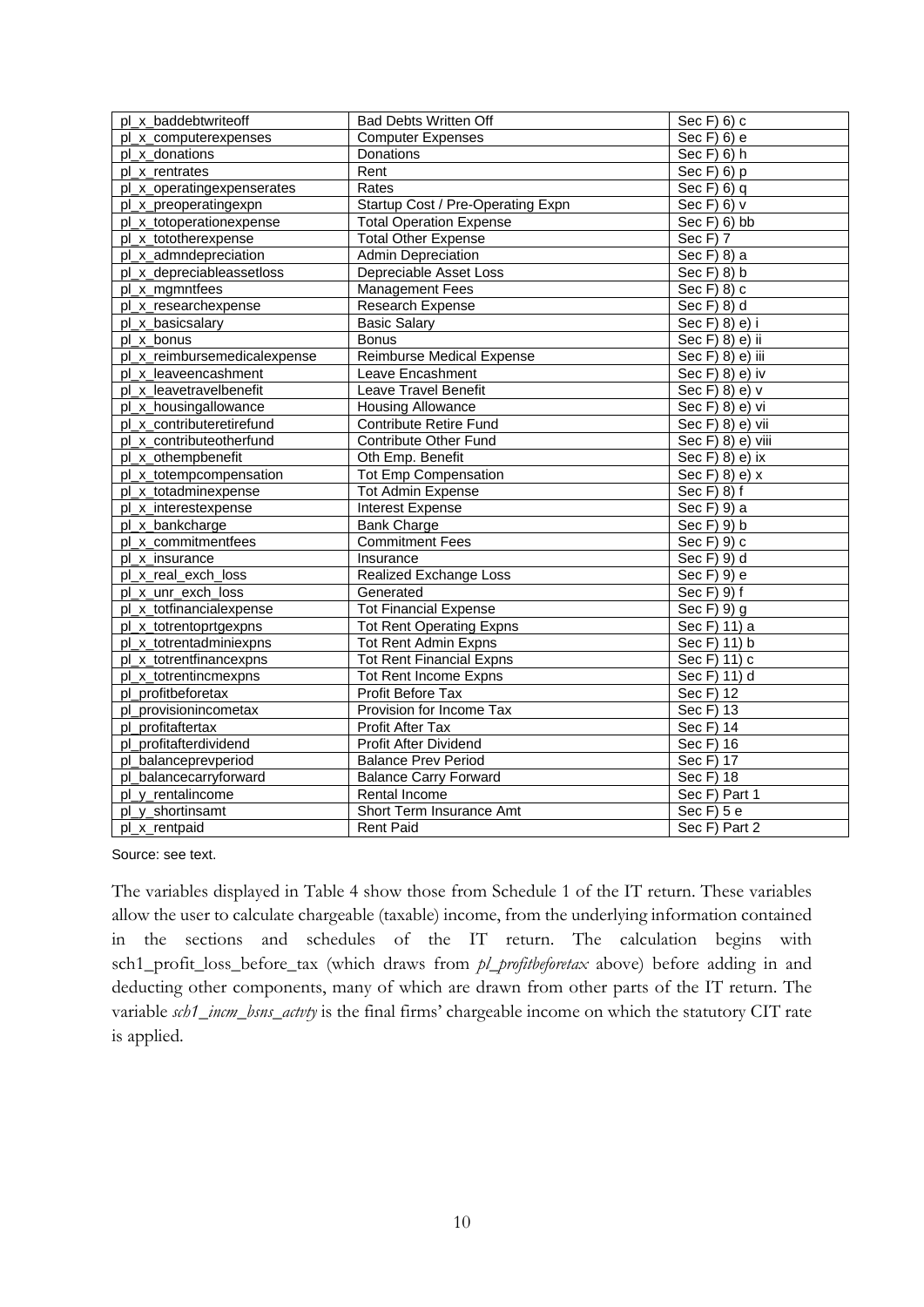|  | Table 4: Schedule 1 variables |  |
|--|-------------------------------|--|
|--|-------------------------------|--|

|                              |                                                                        | <b>Non Individual</b>         |
|------------------------------|------------------------------------------------------------------------|-------------------------------|
| <b>Variable Name</b>         | <b>Label / Description</b>                                             | <b>Income Tax</b>             |
|                              |                                                                        | <b>Return Section</b>         |
| sch1_profit_loss_before_tax  | Profit / Loss Before Tax                                               | Sch1 1)                       |
| sch1_add_depreciation        | <b>Add Depreciation</b>                                                | Sch1 2) a                     |
| sch1_entertain_expense       | <b>Add Entertainment Expenses</b>                                      | Sch1 2) b                     |
| sch1_exmpt_incm_expense      | Add Expenses Related to Exempt Income                                  | Sch $12$ ) c                  |
| sch1_loss_depreciate_asset   | Add Loss on Disposal of Assets                                         | Sch1 2) d                     |
| sch1_balancing_chrg          | Add Balancing Charge                                                   | Sch1 2) e                     |
| sch1_donation                | <b>Add Donations</b>                                                   | $\overline{\text{Sch1}}$ 2) f |
| sch1_prov_bad_debts_add      | Add Provision for Bad & Doubtful Debts                                 | Sch $12$ ) g                  |
| sch1_add_strt_up_cost        | Add Start Up Costs / Pre-Operating Expenses                            | Sch1 2) h                     |
| sch1_unreal_forex_add        | Add Unrealised Foreign Exchange Loss                                   | Sch1 2) i                     |
| sch1_insurance_expense       | Add Expenses Related to Short Term Insurance Business                  | Sch1 2) j                     |
| sch1_mining_expense          | Add Cost of Sales Attributable to Mining Business                      | Sch12) k                      |
| sch1_apr_operating_expns     | Add Apportioned Operating Expenses                                     | Sch1 2) m) i                  |
| sch1_apr_admin_expns         | Add Apportioned Admin Expenses                                         | Sch1 2) m) ii                 |
| sch1_apr_othr_expns          | <b>Add Apportioned Other Expenses</b>                                  | Sch1 2) m) iii                |
| sch1_apr_financial_expns     | <b>Add Apportioned Financial Expenses</b>                              | Sch1 2) m) iv                 |
| sch1_apr_total_expns         | <b>Add Total Apportioned Expenses</b>                                  | Sch1 2) m) v                  |
| sch1_description             | Description of Other Non Allowable Expense                             |                               |
| sch1_amount                  | Amount of Other Non Allowable Expense                                  |                               |
| sch1_othr_non_allow_deduct   | <b>Total Disallowable Expenses</b>                                     | Sch1 2) m                     |
| sch1_tot_amt_added           | <b>Total Amt To Be Added Back</b>                                      | Sch1 2) n                     |
| sch1_exmpt_incm_less         | Less Exempt Income                                                     | Sch1 3) a                     |
| sch1_insurance_incm          | Less Gross Receipt from Short Term Insurance                           | Sch1 3) b                     |
| sch1_mining_incm             | Less Income Directly Attributable to Mining                            | Sch1 3) c                     |
| sch1_profit_depreciate_asset | Less Profit on Disposal of Assets                                      | Sch1 3) d                     |
| sch1_capital_deduct          | <b>Less Capital Deductions</b>                                         | Sch1 3) e                     |
| sch1_research_expense        | Less Scientific Research Expenditure                                   | Sch1 3) f                     |
| sch1_unreal_forex_less       | Less Unrealised Foreign Exchange Gain                                  | Sch1 3) g                     |
| sch1_prov_bad_debts_less     | Less Provision for Bad or Doubtful Debts if Credited                   | Sch13)h                       |
| sch1_interest_witheld_incm   | Less Interest Income                                                   | Sch1 3) i) i                  |
| sch1 othr_witheld_incm       | Less Other Income                                                      | Sch1 3) i) ii                 |
| sch1 total witheld incm      | Total Income on Which Withholding Tax is Final                         | Sch1 3) i) iii                |
| sch1_description_1           | Description of Other Allowable Deduction                               | Sch1 3)                       |
| sch1_amount_1                | Amount of Other Allowable Deduction                                    | Sch1 3)                       |
| sch1_total_othr_allow_ded    | <b>Total Other Allowable Deduction</b>                                 | Sch1 3) j                     |
| sch1_tot_deduct              | <b>Total Deduction</b>                                                 | Sch1 3) k                     |
| sch1_adj_depreciate_capitl   | Profit / Loss After Adjustment for Depreciation & Capital<br>Allowance | Sch1) 4                       |
| sch1_incm_capital_gain       | Income from Capital Gains                                              | Sch1) 5                       |
| sch1_capital_losses          | <b>Capital Losses</b>                                                  | Sch1) 6                       |
| sch1_chrg_inc_profit_bsns    | Chargeable Income from Profit & Gains from Business Activity           | Sch1) 7                       |
| sch1_loss_prvs_year          | Loss Previous Year                                                     | Sch1) 8                       |
| sch1_incm_bsns_actvty        | Chargeable Income Business Activity                                    | Sch1) 9                       |
| sch1_loss_crdt_frwd          | Loss To Carry Forward                                                  | Sch1) 10                      |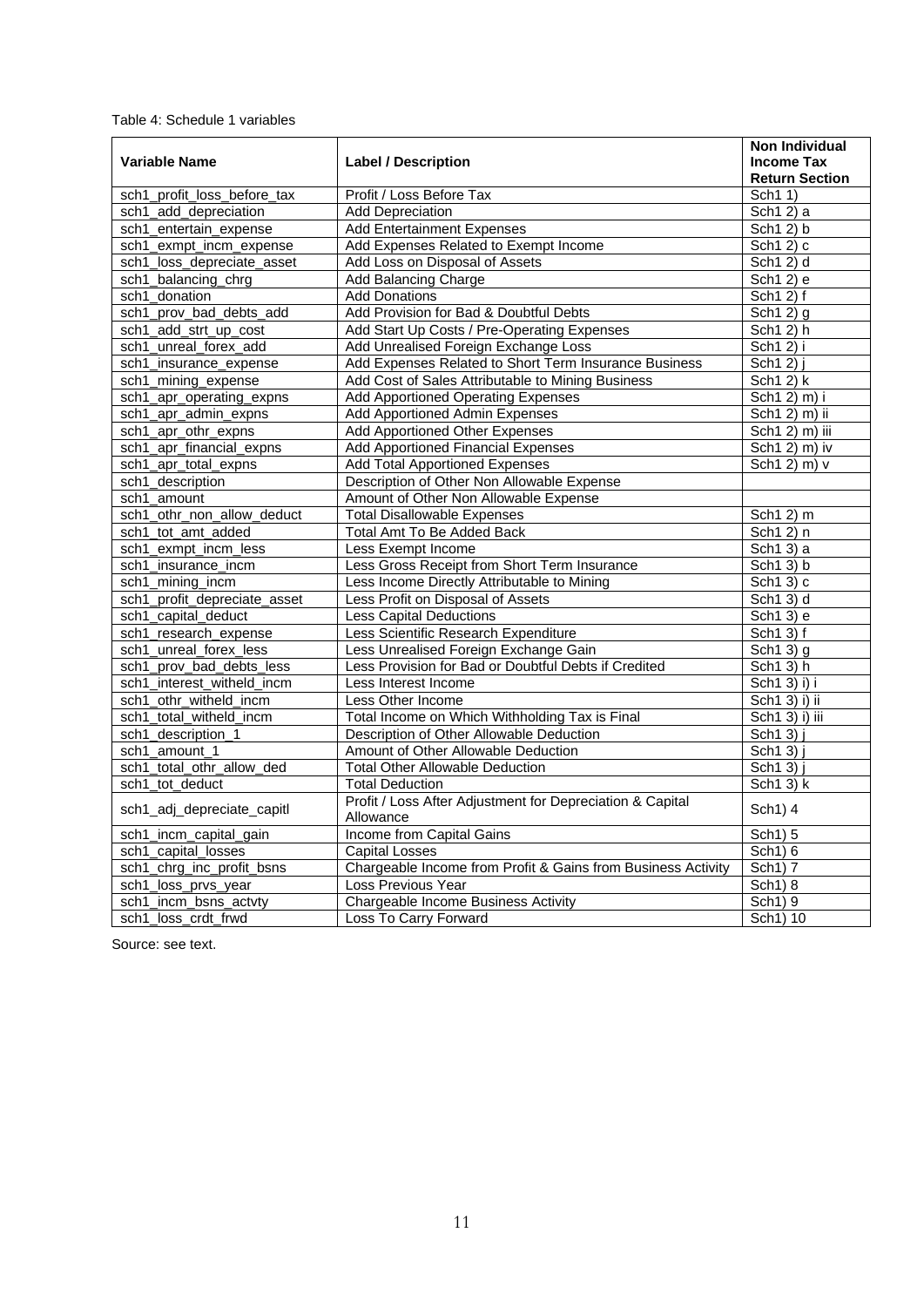In Table 5, the variables from Schedule 2 of the income tax return are summarized. These pertain to initial capital allowances and information on depreciable assets.

| Table 5: Schedule 2 variables |
|-------------------------------|
|                               |

| <b>Variable Name</b>              | <b>Label / Description</b>                                      | <b>Non Individual</b><br><b>Income Tax</b><br><b>Return Section</b> |
|-----------------------------------|-----------------------------------------------------------------|---------------------------------------------------------------------|
| sch2_depreciation_allow           | <b>Depreciation Allowance</b>                                   | Sch 2) 2                                                            |
| sch2 init allow build             | <b>Initial Allowance Building</b>                               | Sch $2)$ 4                                                          |
| sch2_startup_cost                 | <b>Startup Cost</b>                                             | Sch 2) 5                                                            |
| sch2_intangible_asset             | <b>Intangible Assets</b>                                        | Sch 2) 6                                                            |
| sch2_deduction_acquisition        | <b>Acquisition Deduction</b>                                    | Sch 2) 7                                                            |
| sch2_total_allowance              | <b>Total Allowance</b>                                          | Sch 2) 8                                                            |
| sch2_wdv_beg_year_class_40        | Wdv At Beginning Of Year Class I <sup>8</sup>                   | Sch2 Part 3 1) B                                                    |
| sch2_wdv_beg_year_class_35        | Wdv At Beginning Of Year Class II                               | Sch2 Part 3 1) C                                                    |
| sch2_wdv_beg_year_class_30        | Wdv At Beginning Of Year Class III                              | Sch2 Part 3 1) D                                                    |
| sch2_wdv_beg_year_class_20        | Wdv At Beginning Of Year Class IV                               | Sch2 Part 3 1) E                                                    |
| sch2_wdv_beg_year_total           | Wdv At Beginning Of Year Total                                  | Sch2 Part 3 1) F                                                    |
| sch2_addinit_during_year_class_40 | Addition During Year Net Of Initial Allowance Class I           | Sch2 Part 3 2) B                                                    |
| sch2_addinit_during_year_class_35 | Addition During Year Net Of Initial Allowance Class II          | Sch2 Part 3 2) C                                                    |
| sch2_addinit_during_year_class_30 | Addition During Year Net Of Initial Allowance Class III         | Sch2 Part 3 2) D                                                    |
| sch2_addinit_during_year_class_20 | Addition During Year Net Of Initial Allowance Class IV          | Sch2 Part 3 2) E                                                    |
| sch2_addinit_during_year_total    | Addition During Year Net Of Initial Allowance Total             | Sch2 Part 3 2) F                                                    |
| sch2_dispsl_class_40              | Disposal During The Year Class I                                | Sch2 Part 3 3) B                                                    |
| sch2_dispsl_class_35              | Disposal During The Year Class II                               | Sch2 Part 3 3) C                                                    |
| sch2 dispsl_class_30              | Disposal During The Year Class III                              | Sch2 Part 3 3) D                                                    |
| sch2_dispsl_class_20              | Disposal During The Year Class IV                               | Sch2 Part 3 3) E                                                    |
| sch2_dispsl_total                 | Disposal During The Year Total                                  | Sch2 Part 3 3) F                                                    |
| sch2_netamt_class_40              | Net Amt On Which Full Depreciation Rate Applied I               | Sch2 Part 3 4) B                                                    |
| sch2 netamt class 35              | Net Amt On Which Full Depreciation Rate Applied II              | Sch2 Part 3 4) C                                                    |
| sch2 netamt_class_30              | Net Amt On Which Full Depreciation Rate Applied III             | Sch <sub>2</sub> Part 3 4) D                                        |
| sch2_netamt_class_20              | Net Amt On Which Full Depreciation Rate Applied IV              | Sch2 Part 3 4) E                                                    |
| sch2_netamt_total                 | Net Amt On Which Full Depreciation Rate Applied Total           | Sch2 Part 3 4) F                                                    |
| sch2_depr_class_40                | Depreciation For The Year Of Income Class I                     | Sch2 Part 3 5) B                                                    |
| sch2 depr_class_35                | Depreciation For The Year Of Income Class II                    | Sch2 Part 3 5) C                                                    |
| sch2_depr_class_30                | Depreciation For The Year Of Income Class III                   | Sch2 Part 3 5) D                                                    |
| sch2_depr_class_20                | Depreciation For The Year Of Income Class IV                    | Sch2 Part 3 5) E                                                    |
| sch2_depr_total                   | Depreciation For The Year Of Income Total                       | Sch2 Part 3 5) F                                                    |
| sch2_wdvend_year_class_40         | Wdv At End Of Year Class I                                      | Sch2 Part 3 6) B                                                    |
| sch2_wdvend_year_class_35         | Wdv At End Of Year Class II                                     | Sch <sub>2</sub> Part 3 6) C                                        |
| sch2_wdvend_year_class_30         | Wdv At End Of Year Class III                                    | Sch <sub>2</sub> Part 3 6) D                                        |
| sch2_wdvend_year_class_20         | Wdv At End Of Year Class IV                                     | Sch2 Part 3 6) E                                                    |
| sch2_wdvend_year_total            | Wdv At End Of Year Total                                        | Sch2 Part 3 6) F                                                    |
| sch2_init_allow_plant             | Initial Allowance Plant & Machinery                             | Sch 2) 1                                                            |
| sch2_ib_deduct                    | Initial Building Deduction                                      | Sch 2) 3                                                            |
| sch2_sch_wthd_gross_tax           | Gross withholding tax deducted at source from income<br>1 to 10 |                                                                     |

Source: see text.

<span id="page-13-0"></span><sup>&</sup>lt;sup>8</sup> WDV is written down value which shows the asset value at a specific period of time. Assets are depreciated according to the declining balance method. Classes I, II,III and IV allow for depreciation at 40%, 35%, 30% and 20%. The assets in each class are summarized in Part 1 of the Sixth Schedule of the Income Tax Act. As of July 2021, this schedule was amended to include just three asset classes, allowing for depreciation at 40%, 30% and 20%.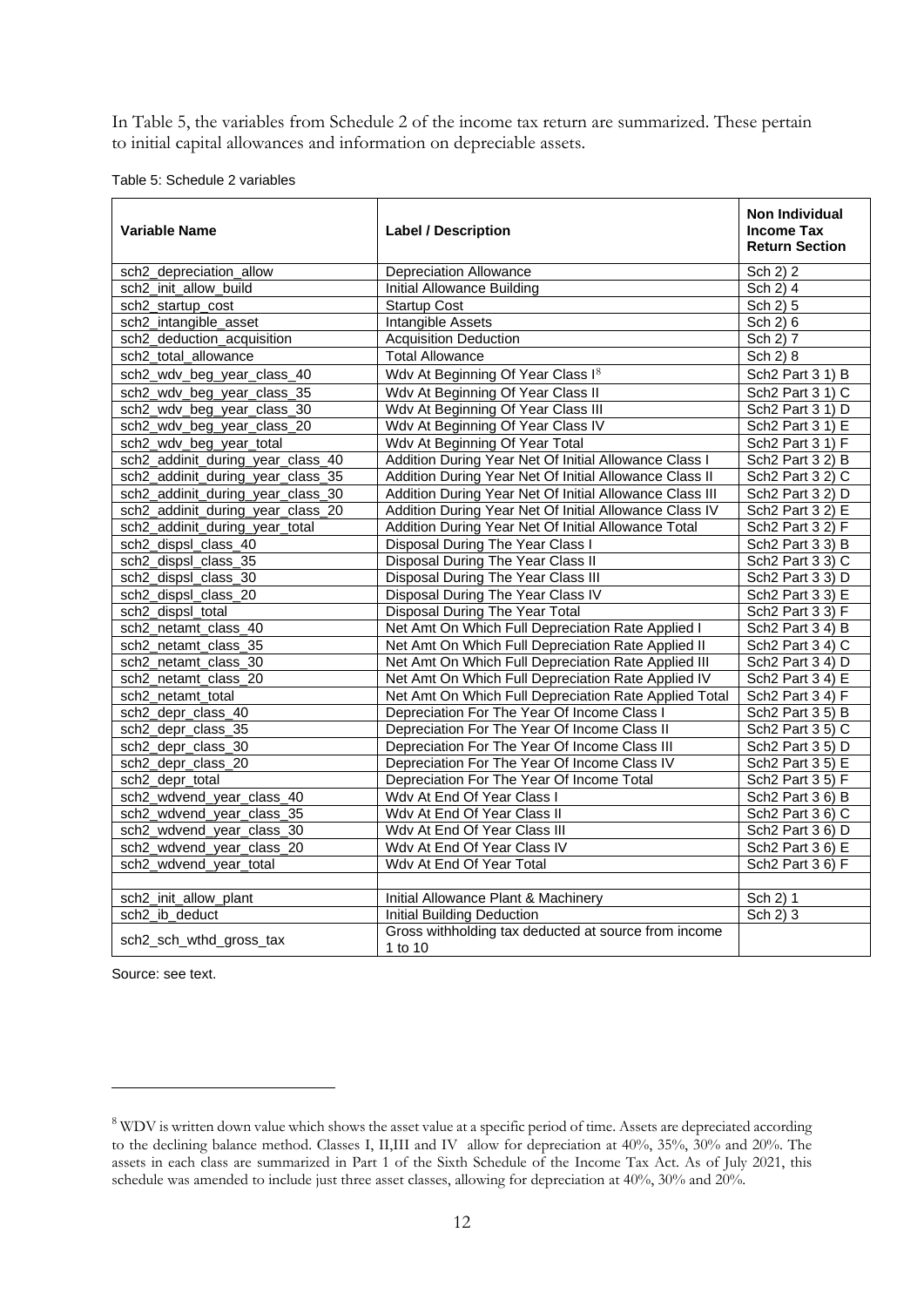In Table 6 we summarize the variables from schedules 4 and 5 in the IT return; these are relevant only for firms involved in mining and long-term contracts.

| <b>Variable Name</b>             | <b>Label / Description</b>                      | <b>Non Individual</b><br><b>Income Tax</b><br><b>Return Section</b> |
|----------------------------------|-------------------------------------------------|---------------------------------------------------------------------|
| sch4_sch_cntrt_gross_incm        | Gross Income from Long Term Contracts           | Sch $4$ ) E                                                         |
| sch4_sch_cntrt_gross_loss        | Gross Loss from Long Term Contracts             | Sch 4) F                                                            |
|                                  |                                                 |                                                                     |
| sch5_gross_process_mining        | Gross Proceeds from Mining                      | Sch 5) 1                                                            |
| sch5_tot_mining_deduct           | Cost of Sales Attributable to Mining Operations | Sch 5) 2                                                            |
| sch5_apportioned_captl_allowance | Allowable Apportioned Capital Allowance         | Sch 5) 3) a                                                         |
| sch5_opr_expns                   | <b>Operating Expense</b>                        | Sch 5) 3) b                                                         |
| sch5 admn expns                  | Admin Expense                                   | Sch 5) $3$ ) c                                                      |
| sch5_tot_oth_exp                 | Other Expense                                   | Sch 5) 3) d                                                         |
| sch5_fin_exp                     | <b>Financial Expense</b>                        | Sch 5) 3) e                                                         |
| sch5_tot_min_expns               | <b>Total Mining Expenses</b>                    | Sch 5) 3) f                                                         |
| sch5 prft loss min bsns          | Profit / Loss Mining Business                   | Sch 5) 4                                                            |
| sch5_non_allowable_expns         | Non Allowable Expenses                          | Sch 5) 5                                                            |
| sch5_allowable_expns             | Allowable Expenses                              | Sch 5) 6                                                            |
| sch5_adj_inc_loss                | Adjusted Mining Operation Income / Loss         | Sch 5) 7                                                            |
| sch5_brght_fwd_loss_prev_year    | Brought Forward Loss from Mining Prev. Year     | Sch 5) 8                                                            |
| sch5_net_charge_income           | Net Chargeable Income                           | Sch 5) 9                                                            |
| sch5_calc_factor                 | <b>Calculation Factor</b>                       | Sch 5) 10                                                           |
| sch5 applied tax rate            | <b>Applied Tax Rate</b>                         | Sch 5) 11                                                           |
| sch5 rate tax value              | Tax Rate Value                                  | Sch 5) 12                                                           |

Table 6: Schedule 4 and 5 variables

Source: see text.

Table 7 summarizes the variables from Schedule 6 and 7 in the IT return form. These pertain to short-term insurance businesses and repatriated branch profits (RBP).

Table 7: Schedule 6 and 7

| <b>Variable Name</b>             | <b>Label / Description</b>                                                                                | <b>Non Individual</b><br><b>Income Tax</b><br><b>Return Section</b> |
|----------------------------------|-----------------------------------------------------------------------------------------------------------|---------------------------------------------------------------------|
| sch6_gross_premium_rcvd          | Gross Receipt Received from Short Term<br><b>Insurance Business</b>                                       | Sch 6) 1                                                            |
| sch6 tot expns ins inc           | Total Expenses Attributable to Short Term<br>Insurance Income                                             | Sch 6) 2                                                            |
| sch6_tot_ins_expns               | <b>Total Short Term Insurance Expenses</b>                                                                | Sch 6) 3) f                                                         |
| sch6_gross_inc_short_bsns        | Profit Loss from Short Term Insurance Business                                                            | Sch 6) 4                                                            |
| sch6_non_allow_expns             | Add: Non - Allowable Expenses                                                                             | Sch 6) 5                                                            |
| sch6_allowed_expns               | Less: Allowable Expenses                                                                                  | Sch 6) 6                                                            |
| sch6_inc_loss_short_bsns         | Adjusted Short Term Insurace Business Income /<br>Loss                                                    | Sch 6) 7                                                            |
| sch6_fwd_short_bsns_prev_yr      | Brought Forward Assessed Loss from Short<br>Term Insurance Business from prev. year                       | Sch 6) 8                                                            |
| sch6_net_inc_short_bsns          | Chargeable Income from Short Term Insurance<br><b>Business</b>                                            | Sch 6) 9                                                            |
| sch6_loss_fwd_next_yr            | Loss to be carried forward to the next year for<br>offset against short term insurance business<br>income | Sch 6) 10                                                           |
| sch7_non_currnt_asst_opening_bal | Repatriated Branch Profit (RBP) Non-Current<br><b>Assets Opening Balance</b>                              | Sch 7) 1) b                                                         |
| sch7_non_crrunt_asst_closing_bal | RBP Non-Current Assets Closing Balance                                                                    | Sch 7) 1) c                                                         |
| sch7_trd_invst_opening_bal       | RBP Trade Investments Opening Balance                                                                     | Sch 7) 2) b                                                         |
| sch7_trd_invst_closing_bal       | RBP Trade Investments Closing Balance                                                                     | Sch 7) 2) c                                                         |
| sch7_current_asst_opening_bal    | RBP Current Assets Opening Balance                                                                        | Sch 7) 3) b                                                         |
| sch7_current_asst_closing_bal    | RBP Current Assets Closing Balance                                                                        | Sch 7) 3) c                                                         |
| sch7_tot_asst_opening_bal        | RBP Total Assets Opening Balance                                                                          | Sch 7) 4) b                                                         |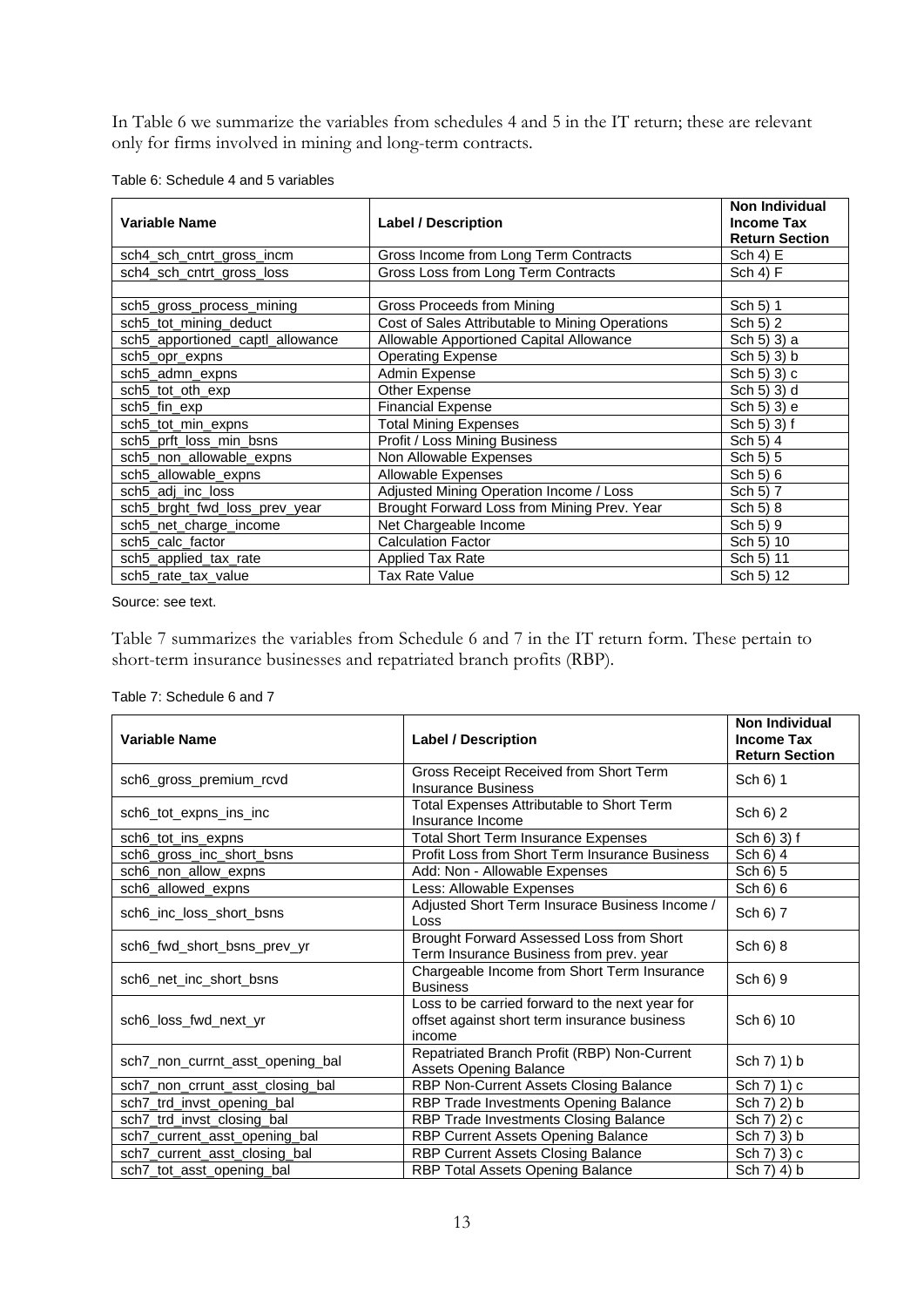| sch7_tot_asst_closing_bal           | RBP Total Assets Closing Balance          | Sch 7) 4) c  |
|-------------------------------------|-------------------------------------------|--------------|
| sch7_long_trm_liability_opening_bal | RBP Long Term Liabilities Opening Balance | Sch 7) 5) b  |
| sch7_long_trm_liability_closing_bal | RBP Long Term Liabilities Closing Balance | Sch 7) 5) c  |
| sch7_current_liability_opening_bal  | RBP Current Liabilities Opening Balance   | Sch 7) 6) b  |
| sch7_current_liability_closing_bal  | RBP Current Liabilities Closing Balance   | Sch $7(6)$ c |
| sch7_tot_liability_opening_bal      | RBP Total Liabilities Opening Balance     | Sch 7) 7) b  |
| sch7_tot_liability_closing_bal      | RBP Total Liabilities Closing Balance     | Sch 7) 7) c  |
| sch7_net_asst_opening_bal           | RBP Net Assets Opening Balance            | Sch 7) 8) b  |
| sch7_net_asst_closing_bal           | RBP Net Assets Closing Balance            | Sch 7) 8) c  |
| sch7_chrgable_incm                  | <b>RBP Net Profit</b>                     | Sch 7) 9     |
| sch7_tax_liability                  | <b>RBP Tax Liability</b>                  | Sch 7) 10    |
| sch7_repatriated_profit_calc_amt    | <b>RBP Profit</b>                         | Sch 7) 11    |
| sch7_brnch_profit_amt               | <b>RBP Profit Tax Amt</b>                 | Sch 7) 12    |

### **4 Data characteristics**

The data spans seven years, namely 2014–20 (see discussion above for how this pertains to financial years — in short, *c\_year* equal to 2014 is equivalent to the 2013/14 financial year for most firms). In total there are 311,004 unique firm / year observations. When broken down by year, the number of observations grows year-on-year, from 30,113 in 2014 to 50,917 in 2020. This is summarized in Table 8.

There are 96,798 unique firms observed over the period. Of these observations, 11,701 firms file returns for all seven years of the panel, 7,662 do so for six years, and so on as summarized in Table 9.

| FY      | c_year | # firms |
|---------|--------|---------|
| 2013/14 | 2014   | 30,113  |
| 2014/15 | 2015   | 35,961  |
| 2015/16 | 2016   | 44,227  |
| 2016/17 | 2017   | 45,853  |
| 2017/18 | 2018   | 49,888  |
| 2018/19 | 2019   | 54,045  |
| 2019/20 | 2020   | 50,917  |

Table 8: Number of observations, by year

Source: URA firm panel.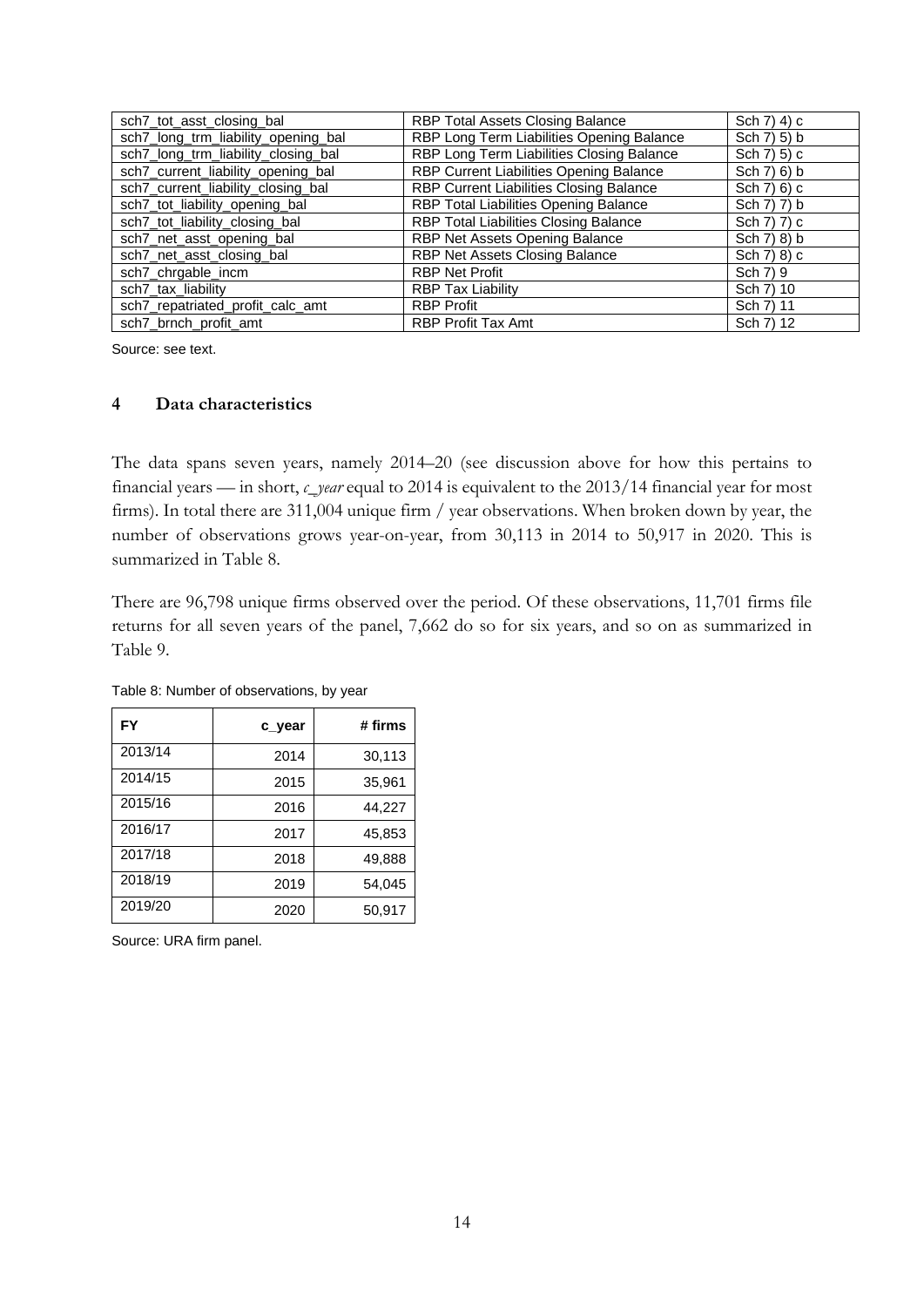Table 9: Number of returns filed, per firm

| # of years present | # firms |
|--------------------|---------|
|                    | 28,599  |
| 2                  | 18,109  |
| 3                  | 12,865  |
| 4                  | 9,597   |
| 5                  | 8,265   |
| 6                  | 7,662   |
|                    | 11,701  |

Source: URA firm panel.

A large number of firms (28,599) appear only for one year.

In Table 10, we display the number of firms according to which sector they are registered in. We see that the largest sectors are Wholesale and Retail Trade (24.1 per cent) and Construction (13 per cent), followed by Other Service Activities (8.9 per cent) and financial and insurance activities (5.7 per cent). One limitation of this breakdown is that this information is present for just 51,838 firms, or 54 per cent of the total observed in the CIT panel. We have no reason to believe that the likelihood of being registered in any one sector is correlated with the likelihood of this information being present.

| <b>Sector Description</b>                              | # Firms | % of Firms |  |
|--------------------------------------------------------|---------|------------|--|
| A - AGRICULTURE, FORESTRY AND FISHING                  | 2,950   | 4.9%       |  |
| <b>B - MINING AND QUARRYING</b>                        | 309     | 0.5%       |  |
| C - MANUFACTURING                                      | 2.771   | 4.6%       |  |
| D - ELECTRICITY, GAS, STEAM AND AIR COND.              | 518     | 0.9%       |  |
| E - WATER SUPPLY; SEWERAGE, WASTE<br><b>MANAGEMENT</b> | 214     | 0.4%       |  |
| <b>F-CONSTRUCTION</b>                                  | 7,764   | 13.0%      |  |
| <b>G - WHOLESALE AND RETAIL TRADE</b>                  | 14,408  | 24.1%      |  |
| <b>H - TRANSPORTATION AND STORAGE</b>                  | 2,312   | 3.9%       |  |
| I - ACCOMMODATION AND FOOD SERVICE AC                  | 2,337   | 3.9%       |  |
| J - INFORMATION AND COMMUNICATION                      | 2,479   | 4.1%       |  |
| K - FINANCIAL AND INSURANCE ACTIVITIES                 | 3,415   | 5.7%       |  |
| <b>L - REAL ESTATE ACTIVITIES</b>                      | 1,888   | 3.2%       |  |
| M - PROFESSIONAL, SCIENTIFIC AND TECHNICAL             | 3,888   | 6.5%       |  |
| N - ADMINISTRATIVE AND SUPPORT SERVICES                | 2,440   | 4.1%       |  |
| O - PUBLIC ADMINISTRATION AND DEFENCE                  | 160     | 0.3%       |  |
| P - EDUCATION                                          | 2,785   | 4.7%       |  |
| Q - HUMAN HEALTH AND SOCIAL WORK ACTIVITIES            | 2.867   | 4.8%       |  |
| R - ARTS, ENTERTAINMENT AND RECREATION                 | 739     | 1.2%       |  |
| S - OTHER SERVICE ACTIVITIES                           | 5,309   | 8.9%       |  |
| T - ACTIVITIES OF HOUSEHOLDS AS EMPLOYERS              | 145     | 0.2%       |  |

#### Table 10: Sectoral breakdown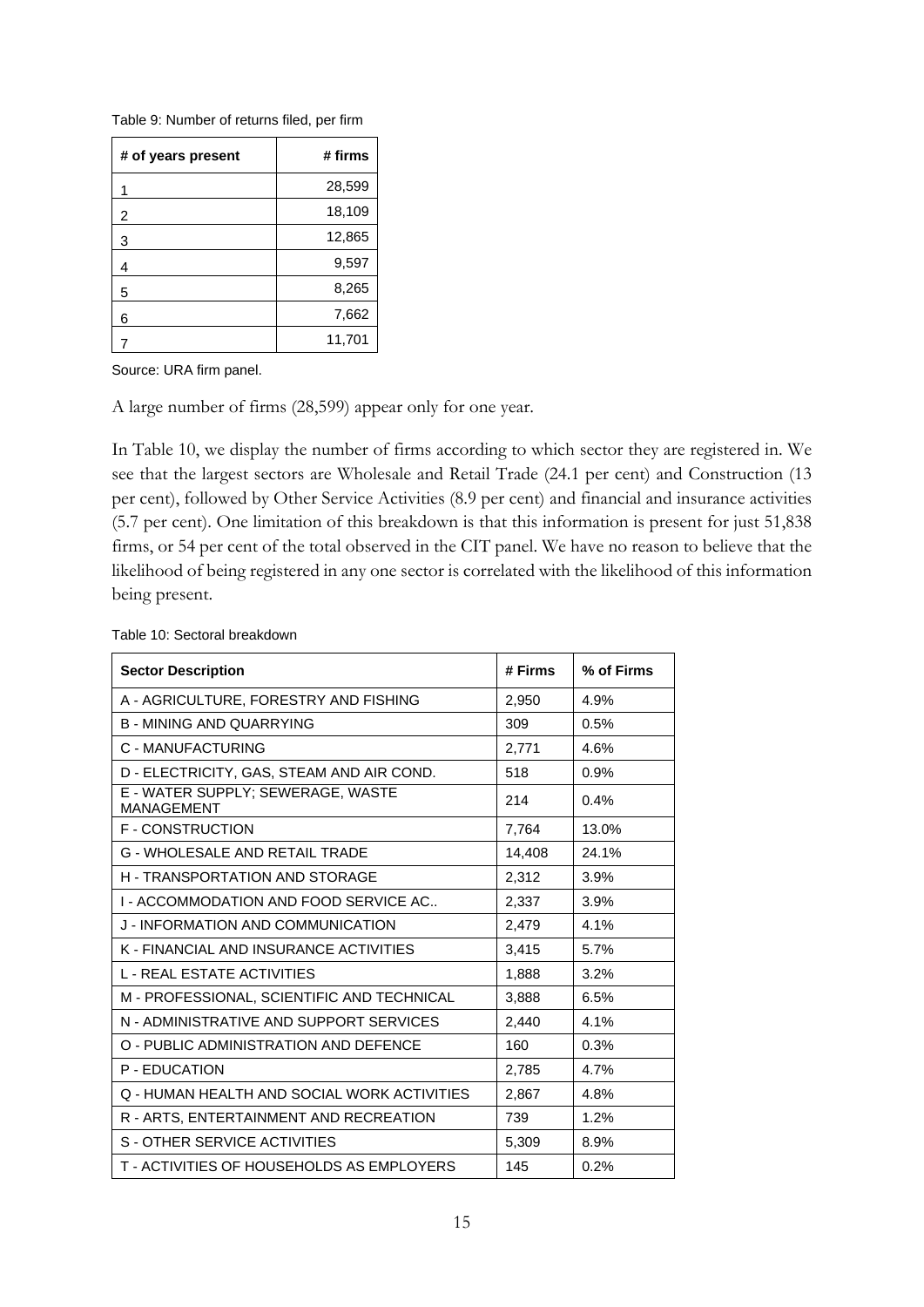| U - ACTIVITIES OF EXTRATERRITORIAL<br><b>ORGANISATIONS</b> | 116    | $0.2\%$ |
|------------------------------------------------------------|--------|---------|
| <b>UNKNOWN</b>                                             | 17     | $0.0\%$ |
| Total                                                      | 59.831 | 100.0%  |

In Table 11, we show the breakdown of firms according to location (as captured by the variable *c\_currentstationname*). Again, this information is missing for a large number of firms (as the registration data could not be matched) however, again, we have no reason to believe that the likelihood of this information being present is systematically correlated with being in any particular station. Some 30 per cent of firms are located in Kampala Metro area (including Kampala East, North and South), which accounts for some 58 per cent of all firms in Uganda.

Table 11: Firms' location

| Location                     | # firms | $\%$  |
|------------------------------|---------|-------|
| ARUA                         | 474     | 0.85  |
| <b>BUSHENYI</b>              | 429     | 0.77  |
| <b>BUSIA</b>                 | 268     | 0.48  |
| <b>ENTEBBE</b>               | 1,020   | 1.83  |
| FORT PORTAL                  | 593     | 1.06  |
| GULU                         | 842     | 1.51  |
| <b>HOIMA</b>                 | 472     | 0.85  |
| <b>IBANDA LIAISON OFFICE</b> | 216     | 0.39  |
| <b>IGANGA</b>                | 602     | 1.08  |
| JINJA                        | 1,544   | 2.77  |
| KABALE                       | 509     | 0.91  |
| KAMPALA EAST                 | 7,129   | 12.79 |
| KAMPALA METRO                | 16,718  | 30.00 |
| <b>KAMPALA NORTH</b>         | 2,567   | 4.60  |
| KAMPALA SOUTH                | 5,883   | 10.55 |
| <b>KASESE</b>                | 432     | 0.77  |
| <b>KITGUM</b>                | 251     | 0.45  |
| <b>KOBOKO</b>                | 140     | 0.25  |
| KYALIWAJALA LIAISON OFFICE   | 1,893   | 3.40  |
| KYOTERA LIAISON OFFICE       | 200     | 0.36  |
| LARGE TAXPAYERS OFFICE       | 866     | 1.55  |
| <b>LIRA</b>                  | 1,470   | 2.64  |
| <b>MASAKA</b>                | 581     | 1.04  |
| <b>MASINDI</b>               | 310     | 0.56  |
| <b>MBALE</b>                 | 1,467   | 2.63  |
| <b>MBARARA</b>               | 1,354   | 2.43  |
| MEDIUM TAXPAYERS OFFICE      | 1,622   | 2.91  |
| <b>MITYANA</b>               | 498     | 0.89  |
| <b>MOROTO</b>                | 319     | 0.57  |
| <b>MOYO</b>                  | 128     | 0.23  |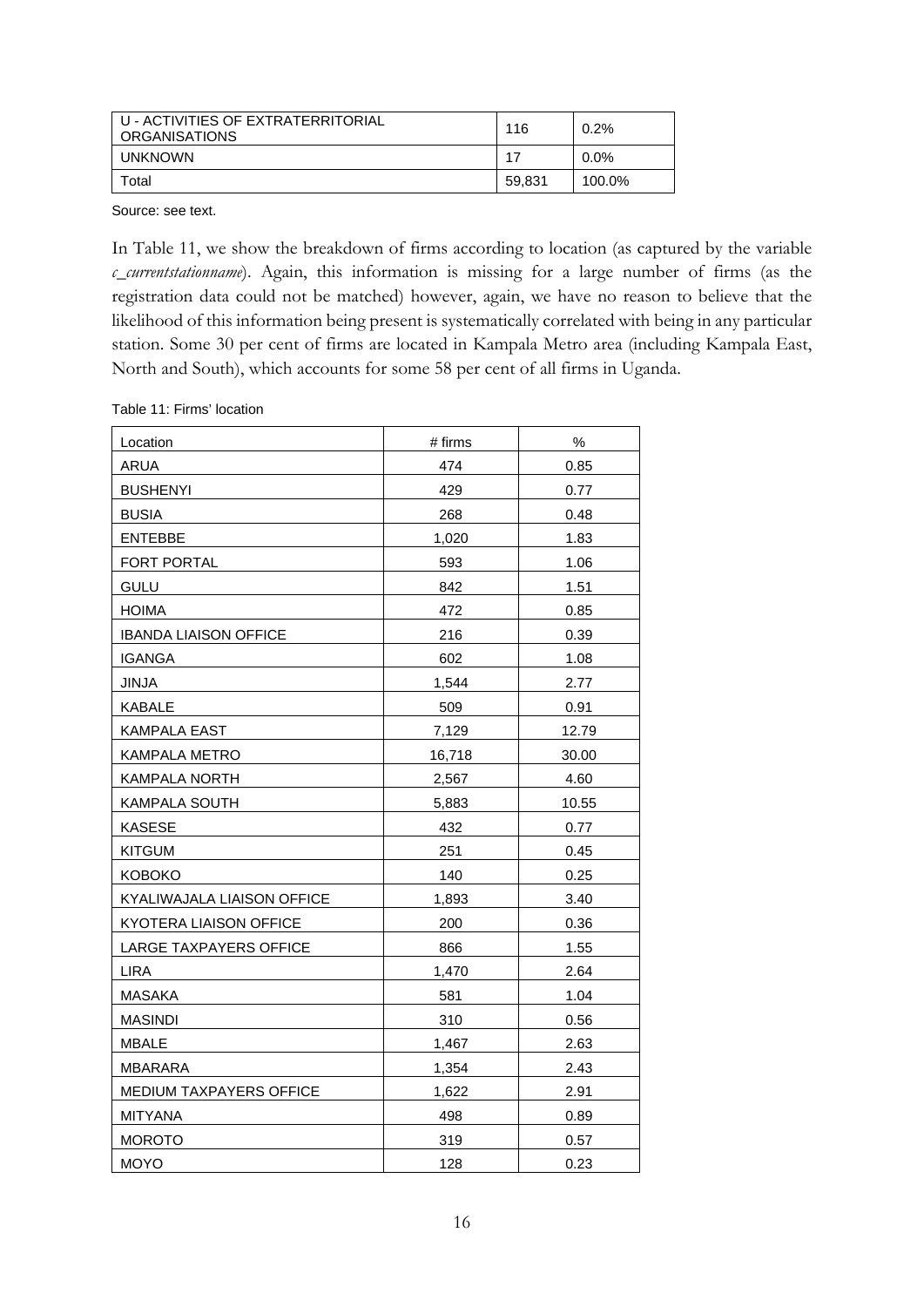| <b>MUKONO</b>          | 1,385  | 2.48 |
|------------------------|--------|------|
| NANSANA LIAISON OFFICE | 1,065  | 1.91 |
| NATETE LIAISON OFFICE  | 938    | 1.68 |
| <b>NEBBI</b>           | 129    | 0.23 |
| OIL AND GAS OFFICE     | 62     | 0.11 |
| <b>PSO</b>             | 22     | 0.04 |
| <b>RUKUNGIRI</b>       | 246    | 0.44 |
| <b>SOROTI</b>          | 685    | 1.23 |
| <b>TORORO</b>          | 424    | 0.76 |
|                        |        |      |
| Total                  | 55,753 | 100  |

Note that in both Tables 10 and 11, the number of observations is significantly lower than the total number of firms (96,798). This is due to the fact that we were unable to match the registration data — which contains metadata, or firm characteristics — to the tax return data for all firms. One possible reason for missing firm registration data is that the firm register is frequently cleaned and thus it might be that deregistered firms, which appear in our panel as having filed returns in prior years, would not appear in the registration data. We test for this by examining the share of missing registration data, by year. Table 12 summarizes.

Table 12: Share of firms with matched registration and returns data.

| FY      | c_year | Matched,<br>℅ | Missing,<br>℅ |
|---------|--------|---------------|---------------|
| 2013/14 | 2014   | 60.2          | 39.8          |
| 2014/15 | 2015   | 60.8          | 39.3          |
| 2015/16 | 2016   | 62.0          | 38.0          |
| 2016/17 | 2017   | 65.3          | 34.7          |
| 2017/18 | 2018   | 67.0          | 33.0          |
| 2018/19 | 2019   | 68.5          | 31.5          |
| 2019/20 | 2020   | 61.9          | 38.1          |

Source: authors' computations from CIT panel.

We see some evidence that the share of matched firms is lesser in early years and increasing, rising from 60.2 per cent in 2014 (FY2013/14) to 68.5 per cent in 2019 (FY2018/19). However, this drops again to 61.9 per cent in 2020 (FY2019/20). The reason for the drop in the most recent year of data is likely that the registration data was extracted at URA alongside the initial extraction of CIT returns, which was before the vast majority of firms had filed for the 2019/20 tax year had got onto the tax register. Thus, any firm that filed their first return in FY2019/20 may not have been in the register at the time of extraction of the register The other reason that could explain the drop is the merging of TINs as a result of a data-cleaning exercise, to eliminate duplicate TINs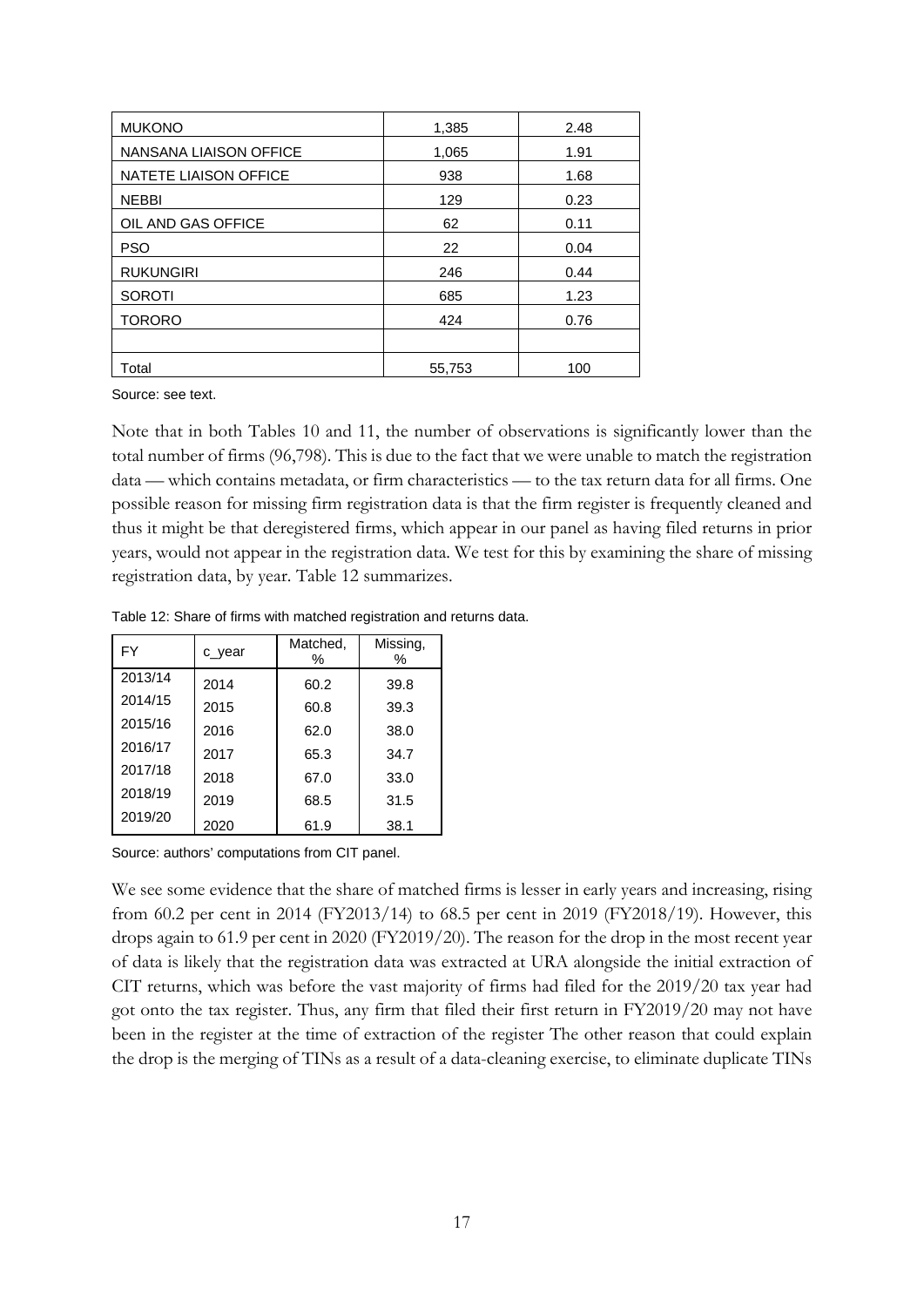## **4.1 Comparison of data to other sources:**

When total tax paid from the panel is summed across all firms, by year, the aggregate amounts of CIT collected are as shown in Table 13, which also compares this figure with the total collections reported by URA for each year. The data in the panel is, on average, 3 per cent lower than that reported by the URA, though this figure ranges from  $-11$  per cent to  $+7$  per cent, depending on the year in question.

| Year | FY      | Cumulative collections from CIT<br>Returns (UGX, bn.) | <b>URA CIT Collections</b><br>(UGX, bn.) | CIT Returns /<br>URA Collections, % |
|------|---------|-------------------------------------------------------|------------------------------------------|-------------------------------------|
| 2014 | 2013/14 | 519.0                                                 | 486.6                                    | 107                                 |
| 2015 | 2014/15 | 679.1                                                 | 714.8                                    | 95                                  |
| 2016 | 2015/16 | 742.1                                                 | 732.2                                    | 101                                 |
| 2017 | 2016/17 | 753.2                                                 | 764.3                                    | 99                                  |
| 2018 | 2017/18 | 864.8                                                 | 884.8                                    | 98                                  |
| 2019 | 2018/19 | 1,057.8                                               | 1,167.8                                  | 91                                  |
| 2020 | 2019/20 | 1,157.9                                               | 1,302.3                                  | 89                                  |
|      |         |                                                       |                                          |                                     |
|      |         |                                                       | AVERAGE:                                 | 97                                  |

Table 13: Cumulative collections from CIT returns versus URA collections data

Source: authors' computations from CIT panel and URA databases.

It is not expected that these figures should match exactly, however it is encouraging that they match closely in many years. We have calculated the cumulative collections from CIT returns by multiplying the variable *sch1* incm bsns actvty by 30 per cent (i.e., chargeable income \* statutory CIT rate). A firms' tax liability from their CIT return may not match exactly with the amount collected for a number of reasons, for example:

- Firms may not have made payments equal to the exact amount from the return (they may be paying arrears from the previous year, or be owed a refund from URA for over-payment).
- Often firms are required to resubmit a return following (e.g.) audit.
- The 'accuracy' of the returns data is noticeably lower in the most recent two financial years. This may be because some firms have not yet filed returns for those periods, but have (e.g., due to constraints following COVID-19).